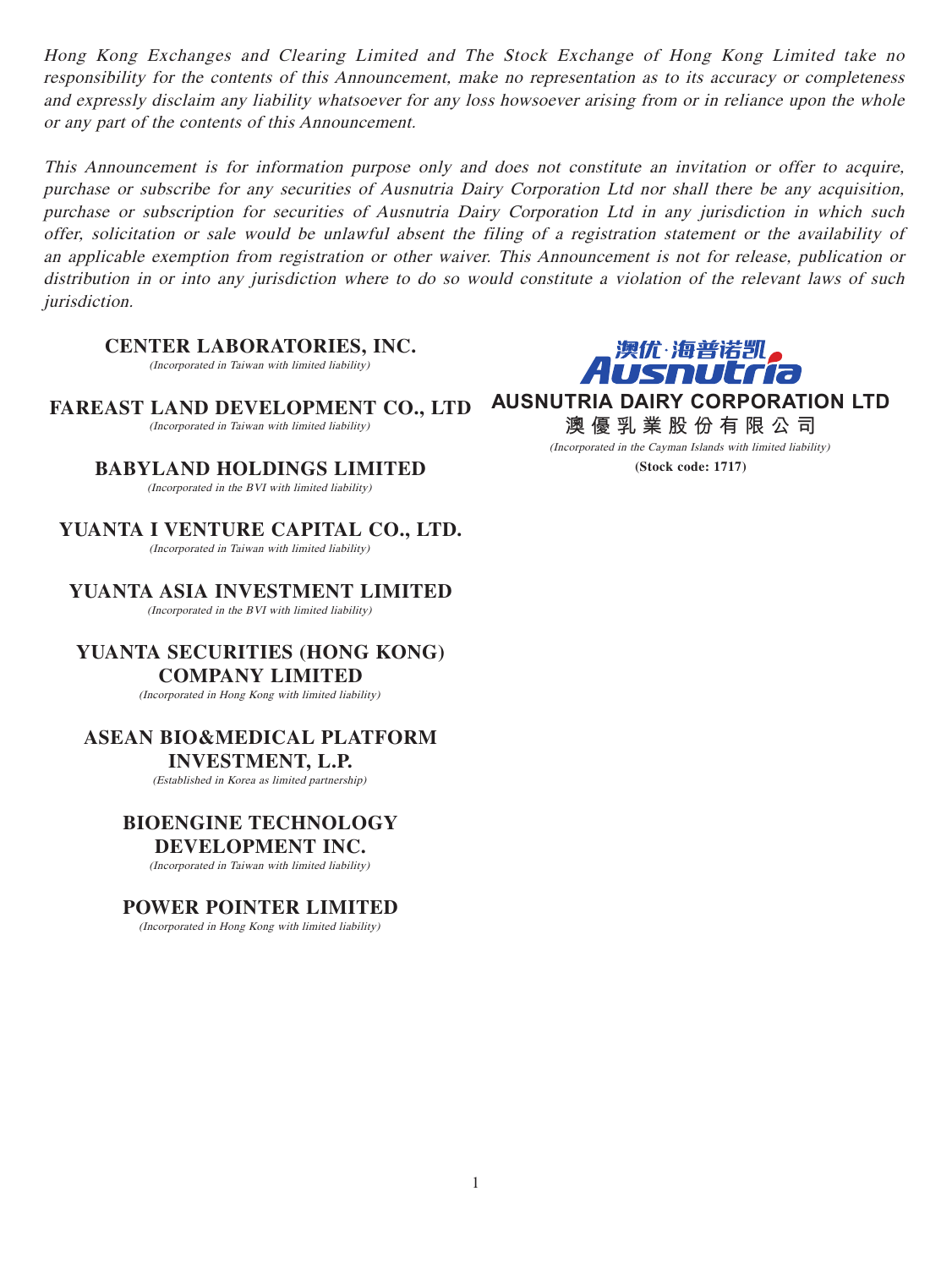# **JOINT ANNOUNCEMENT**

# **(I) AGREEMENT IN RELATION TO THE SALE AND PURCHASE OF SHARES IN AUSNUTRIA DAIRY CORPORATION LTD;**

# **(II) MANDATORY CONDITIONAL GENERAL CASH OFFER BY OPTIMA CAPITAL LIMITED ON BEHALF OF THE JOINT OFFERORS TO ACQUIRE ALL THE ISSUED SHARES OF AUSNUTRIA DAIRY CORPORATION LTD (OTHER THAN THOSE ALREADY OWNED OR AGREED TO BE ACQUIRED BY THE JOINT OFFERORS AND PARTIES ACTING IN CONCERT WITH ANY OF THEM);**

# **AND**

# **(III) RESUMPTION OF TRADING IN THE ISSUED SHARES OF AUSNUTRIA DAIRY CORPORATION LTD**

**Financial adviser to the Joint Offerors Financial adviser to the Company**





**Independent Financial Adviser to the Independent Board Committee**



**SOMERLEY CAPITAL LIMITED**

# **THE AGREEMENT**

On 28 May 2015, the Joint Offerors, the Vendor, Ausnutria Holding Co Ltd, Mr. Wu, Mr. Yan and Mr. Lin entered into the Agreement, pursuant to which the Vendor agreed to sell and the Joint Offerors agreed to acquire the Sale Shares, being 197,368,600 Shares in aggregate, representing 20% of the entire issued share capital of the Company for a total consideration of HK\$594,079,486 (equivalent to HK\$3.01 per Sale Share) excluding the applicable brokerage fee and levies. Completion took place on 2 June 2015 after the settlement of such consideration by the Joint Offerors to the Vendor in cash.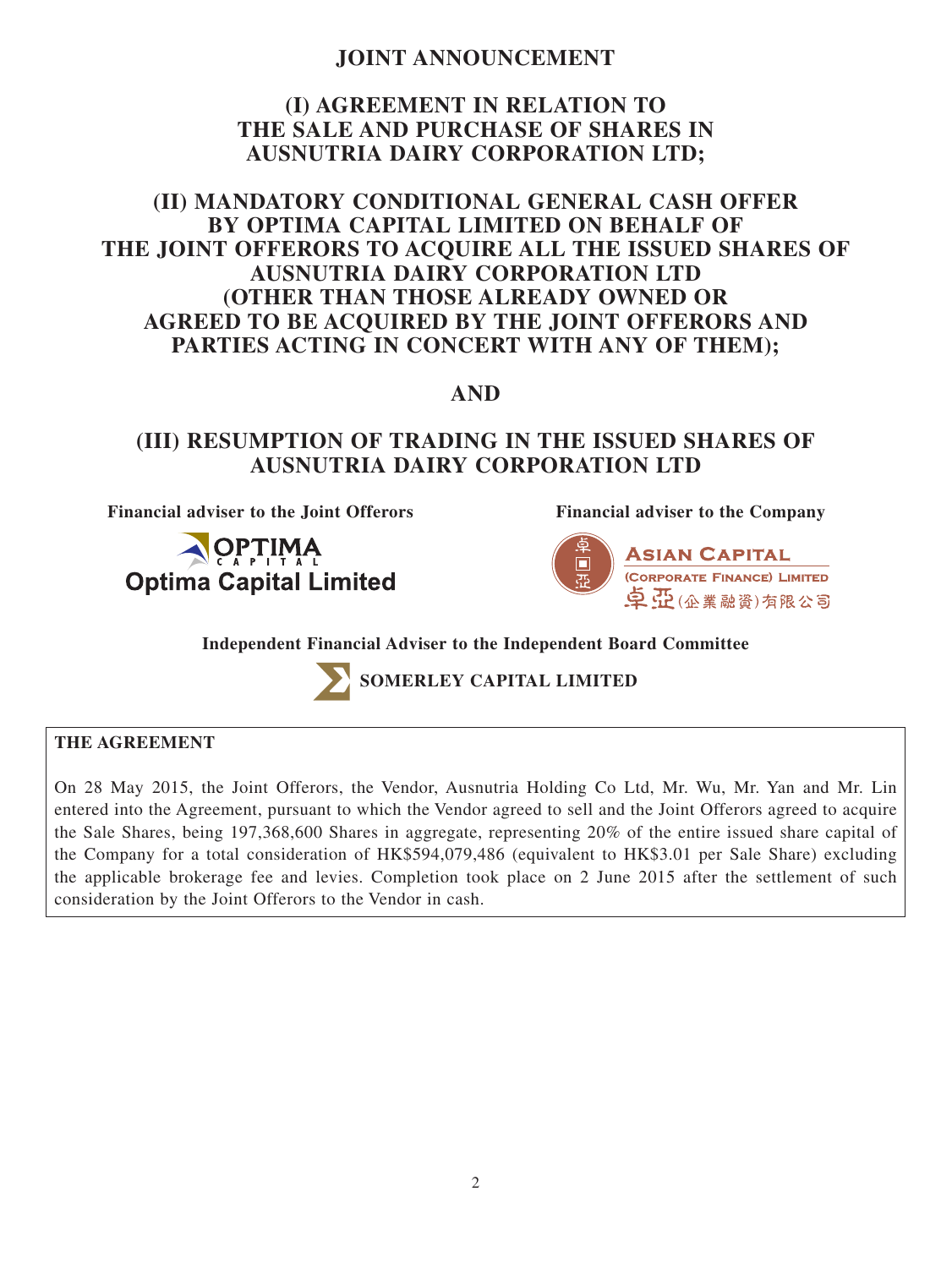# **MANDATORY CONDITIONAL GENERAL CASH OFFER**

Immediately before Completion, the Joint Offerors and parties acting in concert with any of them were interested in an aggregate of 277,440,450 Shares, representing approximately 28.11% of the entire issued share capital of the Company. Upon Completion and as at the date of this Announcement, the Joint Offerors and parties acting in concert with any of them are interested in an aggregate of 474,809,050 Shares, representing approximately 48.11% of the entire issued share capital of the Company. Pursuant to Rule 26.1 of the Takeovers Code, the Joint Offerors are required to make a mandatory conditional general offer in cash for all the issued Shares other than those already owned or agreed to be acquired by the Joint Offerors and parties acting in concert with any of them. As of the date of this Announcement, the Company has 986,843,000 Shares in issue and there are no securities carrying conversion or subscription rights into any Shares or any options or derivatives in respect of the foregoing.

Optima Capital, the financial adviser to the Joint Offerors, will make the Offer on behalf of the Joint Offerors in compliance with the Takeovers Code on the following basis:

**For each Offer Share** . . . . . . . . . . . . . . . . . . . . . . . . . . . . . . . . . . . . . . . . . . . . . . . . . . . . . . . **HK\$3.01 in cash**

On the basis of the Offer Price of HK\$3.01 per Offer Share and 986,843,000 Shares in issue, the entire issued share capital of the Company is valued at HK\$2,970,397,430. Excluding 474,809,050 Shares held by the Joint Offerors and parties acting in concert with any of them and 257,895,870 Shares held by certain Shareholders who have undertaken not to accept the Offer, a total of 254,138,080 Shares will be subject to the Offer. Accordingly, the Offer is valued at approximately HK\$764,955,621 based on the Offer Price. The Offer Price of HK\$3.01 per Offer Share equals the consideration per Sale Share under the Agreement.

# **Condition to the Offer**

The Offer is conditional on valid acceptances of the Offer being received (and not, where permitted, withdrawn) by 4:00 p.m. on the Offer Closing Date (or such later time or date as the Joint Offerors may, subject to the Takeovers Code, decide) in respect of such number of Shares which, together with Shares already owned by the Joint Offerors and parties acting in concert with any of them and acquired or agreed to be acquired before or during the Offer, will result in the Joint Offerors and parties acting in concert with any of them holding more than 50% of the voting rights of the Company.

# **Financial resources available to the Joint Offerors**

Each of the Joint Offerors will acquire the Shares tendered for acceptance by the Independent Shareholders pursuant to and in accordance with the terms of the Offer and will pay for the Shares tendered under the Offer according to the proportion as set out below in this Announcement.

Each of the Joint Offerors intends to finance and satisfy the cash consideration payable under the Offer by cash from its internal resources. Optima Capital, the financial adviser to the Joint Offerors, is satisfied that there are sufficient financial resources available to the Joint Offerors to satisfy the amount of funds required for full acceptance of the Offer.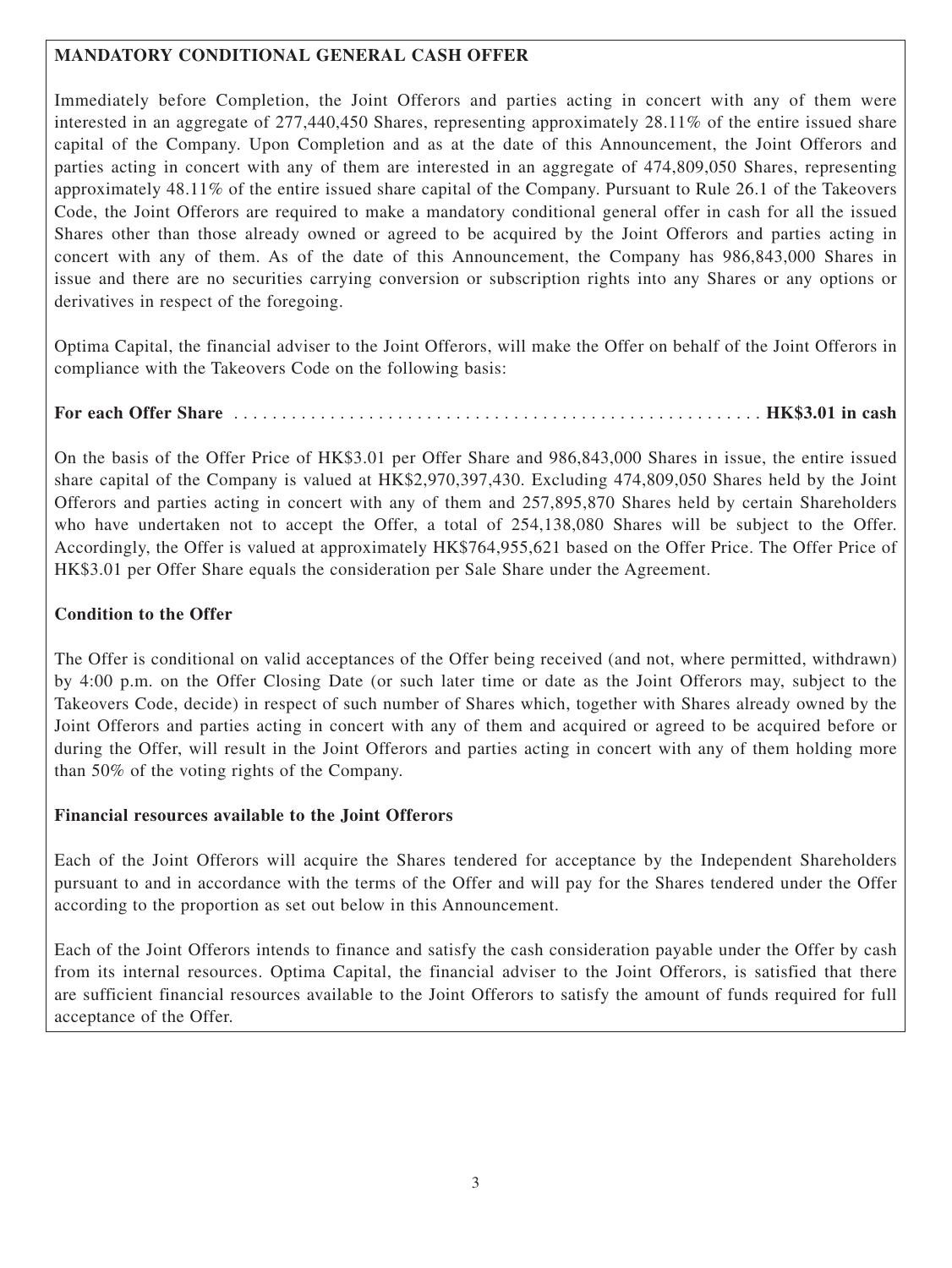## **GENERAL INFORMATION**

It is the intention of the Joint Offerors and the Board that the offer document will be combined with the offeree board circular and, pursuant to Rule 8.2 of the Takeovers Code, the Joint Offerors and the Company are required to despatch the Composite Document containing, amongst other things, (i) details of the Offer and its terms and conditions (including the expected timetable); (ii) the letter from the Independent Board Committee containing its recommendation to the Independent Shareholders in respect of the Offer; (iii) the letter of advice from the Independent Financial Adviser to the Independent Board Committee in connection with the Offer; and (iv) the relevant forms of acceptance and transfer, to the Shareholders within 21 days of the date of this Announcement. It is expected that such Composite Document will be issued on or before 30 June 2015.

Further announcement(s) regarding the despatch of the Composite Document will be made by the Joint Offerors and the Company in due course.

# **INDEPENDENT BOARD COMMITTEE**

The Independent Board Committee comprising all the independent non-executive Directors, namely, Mr. Qiu Weifa, Mr. Jason Wan and Mr. Lau Chun Fai Douglas, who have no direct or indirect interest in the Offer, has been established to advise the Independent Shareholders in respect of the Offer. Somerley Capital Limited has been appointed by the Company with the approval of the Independent Board Committee as the Independent Financial Adviser to advise the Independent Board Committee in respect of the Offer.

# **RESUMPTION OF TRADING**

At the request of the Company, trading in the Shares on the Stock Exchange has been halted with effect from 9:00 a.m. on 29 May 2015 pending the release of this Announcement. An application has been made by the Company to the Stock Exchange for the resumption of trading in the Shares on the Stock Exchange with effect from 9:00 a.m. on 11 June 2015.

# **WARNING: SHAREHOLDERS AND POTENTIAL INVESTORS ARE ADVISED TO EXERCISE CAUTION WHEN DEALING IN THE SHARES AND, IF THEY ARE IN ANY DOUBT ABOUT THEIR POSITION, THEY SHOULD CONSULT THEIR PROFESSIONAL ADVISERS.**

#### **BACKGROUND**

References are made to (i) the First Announcement; (ii) the announcements of the Company dated 18 February 2015, 18 March 2015, 20 April 2015 and 21 May 2015 respectively regarding monthly progress and update of the possible acquisition of the Sale Shares; and (iii) the announcement of the Company dated 29 May 2015 regarding the trading halt of the Shares.

On 28 May 2015, the Joint Offerors, the Vendor, Ausnutria Holding Co Ltd, Mr. Wu, Mr. Yan and Mr. Lin entered into the Agreement, pursuant to which the Vendor agreed to sell and the Joint Offerors agreed to acquire the Sale Shares, being 197,368,600 Shares in aggregate, representing 20% of the entire issued share capital of the Company for a total consideration of HK\$594,079,486 (equivalent to HK\$3.01 per Sale Share) excluding the applicable brokerage fee and levies. Completion took place on 2 June 2015 after the settlement of such consideration by the Joint Offerors to the Vendor in cash. The principal terms of the Agreement are summarised below.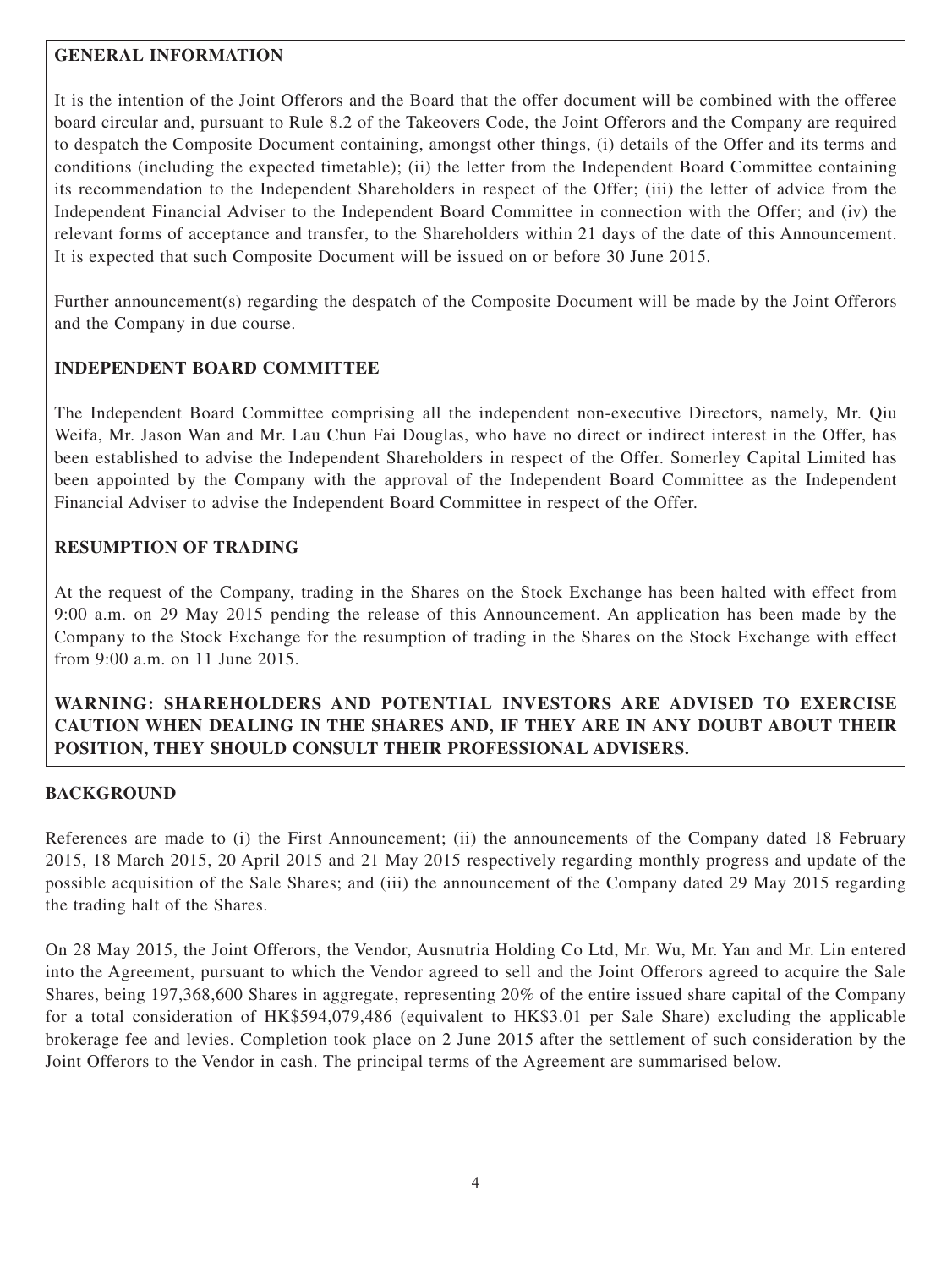#### **THE AGREEMENT**

**The Vendor:** Brave Leader Limited, which held 239,814,100 Shares immediately before Completion, representing approximately 24.3% of the existing issued share capital of the Company. **Sale Shares: The Joint Offerors** No. of Shares **% of Sale Shares % of total issued Shares Consideration**   $(HK\$ Center Lab 115,065,894 58.30 11.66 346,348,340.94 Fareast LD 28,223,710 14.30 2.86 84,953,367.10 Babyland 26,250,024 13.30 2.66 79,012,572.24 Yuanta I Venture 8,092,113 4.10 0.82 24,357,260.13 Yuanta Asia  $2,763,160$   $1.40$   $0.28$   $8,317,111.60$ Yuanta Securities 1,776,317 0.90 0.18 5,346,714.17 Asean BMPI 3,947,372 2.00 0.40 11,881,589.72 BioEngine Tech 5,723,689 2.90 0.58 17,228,303.89 Power Pointer 5,526,321 2.80 0.56 16,634,226.21 **Total 197,368,600 100.00 20.00 594,079,486.00** Subject matter: The Vendor agreed to sell and the Joint Offerors agreed to acquire the Sale Shares, being 197,368,600 Shares in aggregate, representing 20% of the entire issued share capital of the Company as at the date of this Announcement. **Consideration:** The total consideration for the Sale Shares was HK\$594,079,486 (equivalent to HK\$3.01 per Sale Share) excluding the applicable brokerage fee and levies.

**Completion:** Completion took place on 2 June 2015 following the settlement of the consideration of HK\$594,079,486 by the Joint Offerors to the Vendor in cash.

**Non-compete undertakings by Mr. Wu:** Mr. Wu has undertaken to the Joint Offerors (for themselves and as agent for Mr. Lin) that he shall not, directly or indirectly, either alone or jointly with another or in any capacity whatsoever:

> (i) within two (2) years of the Completion Date, carry on or be engaged or otherwise be interested, economically or otherwise, in any business worldwide which is in the existing type of business (cow and goat milk product) (the "**Field**") of the Group (for the avoidance of doubt, excluding generic activities of manufacturing, sales and distribution that do not relate to the existing business of any member of the Group);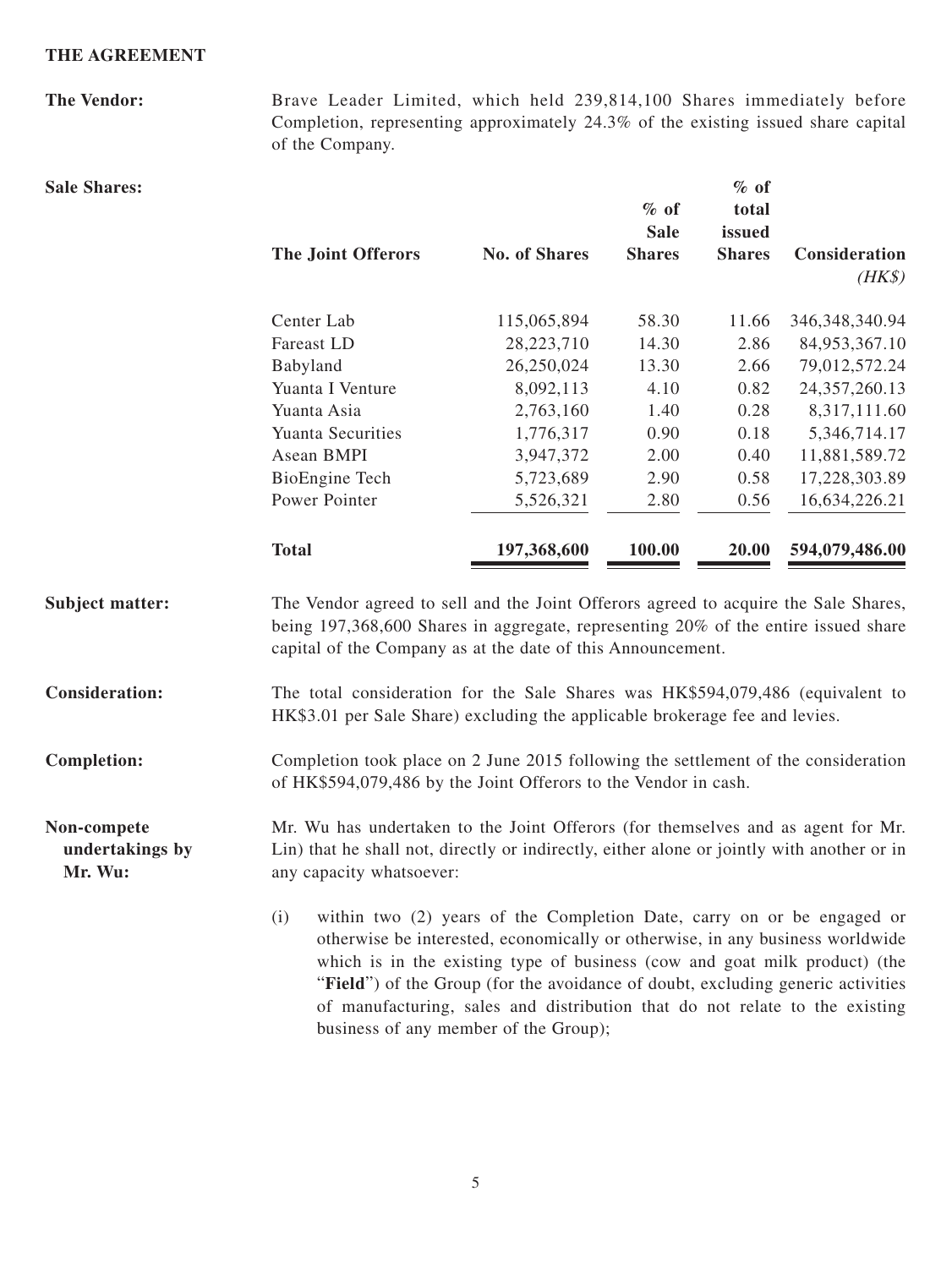- (ii) within two (2) years of the Completion Date, solicit any customer for any person for business relating to the Field who has been at that time or at any time during the two (2) years prior to the Completion Date a customer or client of any member of the Group;
- (iii) within two (2) years of the Completion Date, solicit or entice away any senior employee of, or consultant to, any member of the Group for employment in or providing any services to a business relating to the Field;
- (iv) at any time after Completion whilst any of the Joint Offerors is a Shareholder in the course of any business use the words "Ausnutria", "澳优", "Hypocra" or "海普諾凱" or use any trade, business or domain name or mark, design or logo previously used by any member of the Group or anything which is, in the opinion of the Joint Offerors, capable of so being confused;
- (v) at any time after Completion whilst any of the Joint Offerors is a Shareholder challenge the validity or enforceability of any of the intellectual property of any member of the Group; or
- (vi) during the relevant period above, assist or incite any other person to do any of the above.

Nothing of the above non-compete undertakings shall apply to:

- (i) the investment by Mr. Wu or his associates in any company (regardless of the business of the investee company) the shares of which are listed on a stock exchange or stock market provided:
	- a. that the shareholding of Mr. Wu and his associates in such company does not in aggregate exceed 5% of its equity share capital or voting rights; and
	- b. that Mr. Wu and his associates are not entitled to control a majority of the board of directors of that company; or
- (ii) the shareholding of Mr. Wu or his associates in the Company as at the date of the Agreement.
- **Mr. Lin:** Mr. Lin represented and warranted that at the date of the Agreement that he has verified that each of the Joint Offerors has obtained sufficient funds for the Acquisition.
- Mr. Yan: Mr. Yan has agreed to procure Ausnutria Holding Co Ltd to pay the earnest money of HK\$60,000,000 to the Vendor as partial consideration for the Acquisition. Subsequently at Completion, due to administrative reason, such earnest money was not used to discharge the consideration and the Vendor has refunded the earnest money in full to Center Lab instead.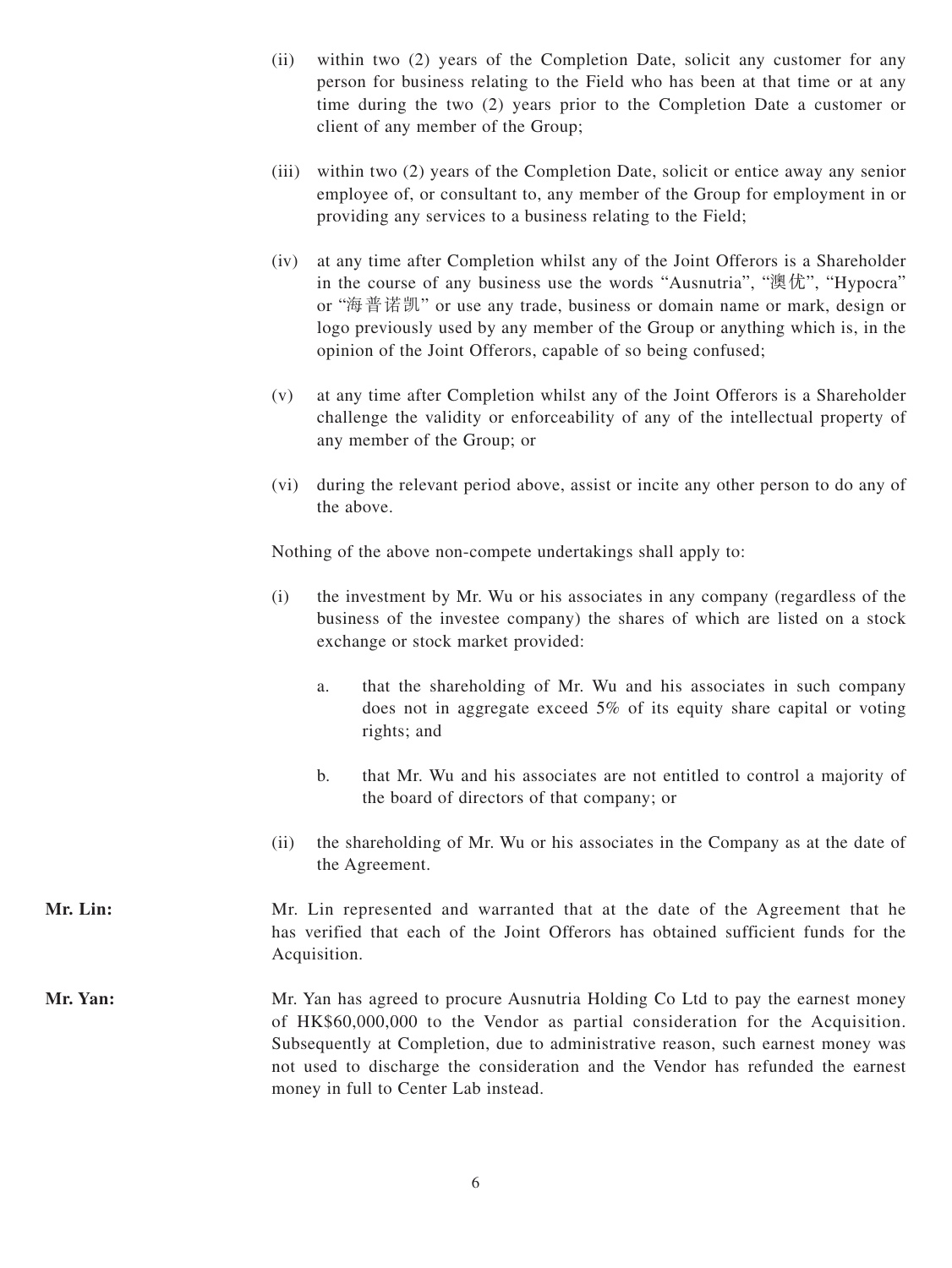#### **SHAREHOLDING STRUCTURE**

Set out below are the shareholding structure of the Company (i) immediately before Completion; and (ii) immediately after Completion and as at the date of this Announcement:

|                                                                  |                                      |             | <b>Immediately after Completion</b><br>and as at the date |             |  |
|------------------------------------------------------------------|--------------------------------------|-------------|-----------------------------------------------------------|-------------|--|
|                                                                  | <b>Immediately before Completion</b> |             | of this Announcement                                      |             |  |
|                                                                  | Number of                            | Approximate | Number of                                                 | Approximate |  |
|                                                                  | <b>Shares</b>                        | $\%$        | <b>Shares</b>                                             | %           |  |
| Center Lab                                                       | 143,463,075                          | 14.54       | 258,528,969                                               | 26.20       |  |
| BioEngine Tech (Note 1)                                          | 9,864,000                            | 1.00        | 15,587,689                                                | 1.58        |  |
| Asean BMPI (Note 2)                                              |                                      |             | 3,947,372                                                 | 0.40        |  |
| BioEngine Capital Inc. (Note 1)                                  | 123, 355, 375                        | 12.50       | 123, 355, 375                                             | 12.50       |  |
| Ms. Lin O, Li-Chu (Note 3)                                       | 498,000                              | 0.05        | 498,000                                                   | 0.05        |  |
| Mr. Lin Wei-Hsuan (Note 4)                                       | 260,000                              | 0.02        | 260,000                                                   | 0.02        |  |
| Sub-total of Center Lab and parties                              |                                      |             |                                                           |             |  |
| acting in concert with it                                        | 277,440,450                          | 28.11       | 402,177,405                                               | 40.75       |  |
| The Joint Offerors (other than<br>Center Lab, BioEngine Tech and |                                      |             |                                                           |             |  |
| Asean BMPI) (Notes $5 & 8$ )                                     |                                      |             | 72,631,645                                                | 7.36        |  |
| Total Shares held by the Joint                                   |                                      |             |                                                           |             |  |
| Offerors and parties acting                                      |                                      |             |                                                           |             |  |
| in concert with any of them                                      | 277,440,450                          | 28.11       | 474,809,050                                               | 48.11       |  |
| The Vendor (Note 6)                                              | 239,814,100                          | 24.30       | 42,445,500                                                | 4.30        |  |
| Ausnutria Holding Co Ltd (Note 7)                                | 86,805,450                           | 8.80        | 86,805,450                                                | 8.80        |  |
| Other Shareholders                                               | 382,783,000                          | 38.79       | 382,783,000                                               | 38.79       |  |
| <b>Total</b>                                                     | 986, 843, 000                        | 100.00      | 986,843,000                                               | 100.00      |  |
| <b>Public Shareholders (Note 8)</b>                              | 383,043,000                          | 38.81       | 498,120,145                                               | 50.47       |  |

Notes:

1. Both BioEngine Capital Inc. and BioEngine Tech are non-wholly-owned subsidiaries of Center Lab.

- 2. Asean BMPI, a limited partnership, with capital contributed as to 30% by Centerlab Investment Holding Limited (a wholly-owned subsidiary of Center Lab) as a limited partner.
- 3. Ms. Lin O, Li-Chu is the spouse of Mr. Lin, an executive Director.
- 4. Mr. Lin Wei-Hsuan is the son of Mr. Lin, an executive Director.
- 5. The Joint Offerors (other than Center Lab, BioEngine Tech and Asean BMPI) include Fareast LD, Babyland, Yuanta I Venture, Yuanta Asia, Yuanta Securities and Power Pointer.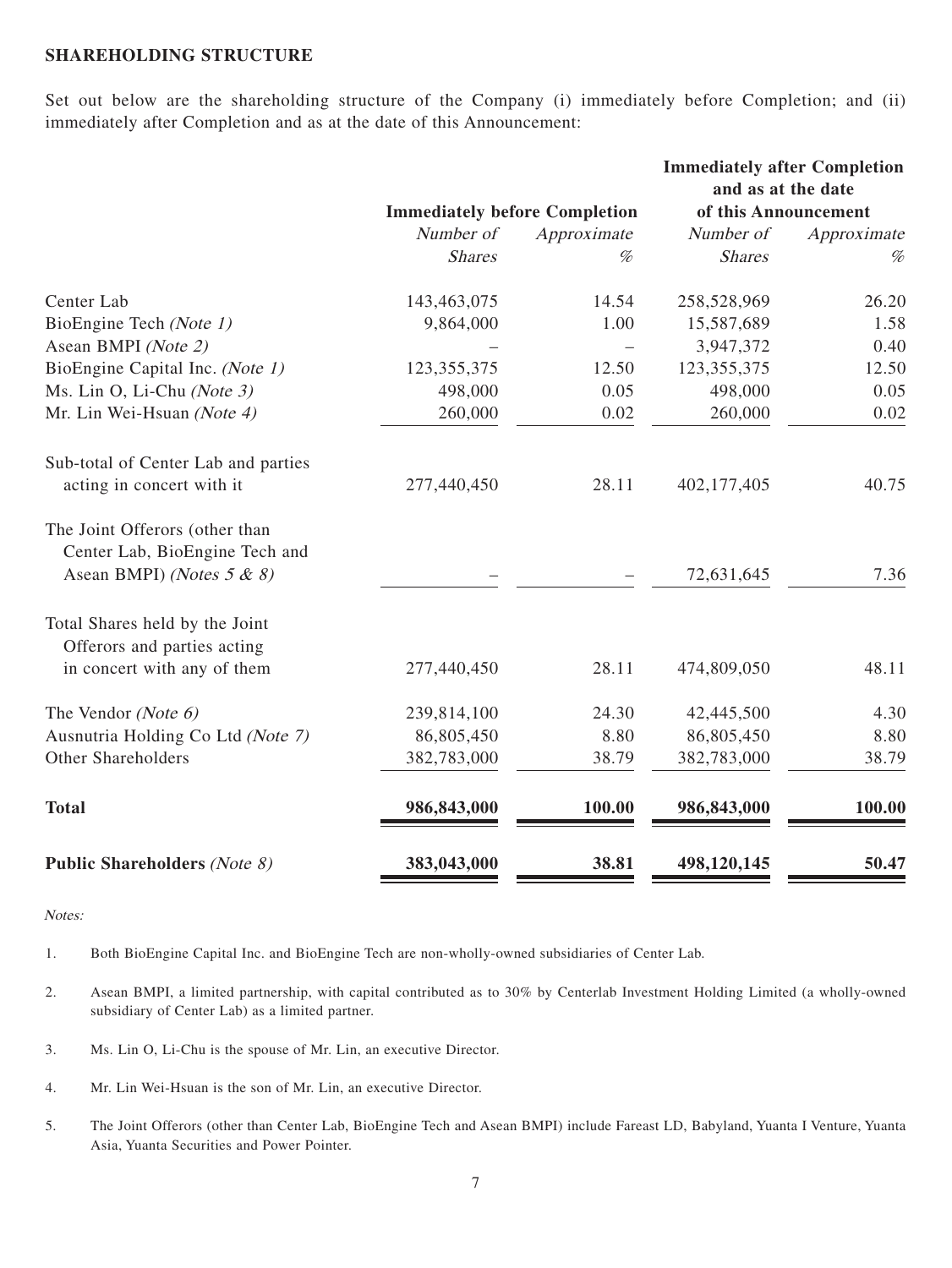- 6. The Vendor is owned as to 56.54% by Jiashi Enterprises Limited, 8.34% by Douhui Limited and 35.12% by Macro View Ventures Limited, which are wholly owned by Mr. Wu, Ms. Xiong Fanyi, the spouse of Mr. Wu, and Ms. Wu Xingxing, the elder sister of Mr. Wu, respectively.
- 7. Ausnutria Holding Co Ltd is wholly owned by Mr. Yan, an executive Director and chairman of the Company.
- 8. Public shareholding of 498,120,145 Shares includes 260,000 Shares held by Mr. Lin Wei-Hsuan, 42,445,500 Shares held by the Vendor, 72,631,645 Shares held by the Joint Offerors (other than Center Lab, BioEngine Tech and Asean BMPI) and 382,783,000 Shares held by other Shareholders as at the date of this Announcement.

#### **MANDATORY CONDITIONAL GENERAL CASH OFFER**

Immediately before Completion, the Joint Offerors and parties acting in concert with any of them were interested in an aggregate of 277,440,450 Shares, representing approximately 28.11% of the entire issued share capital of the Company. Upon Completion and as at the date of this Announcement, the Joint Offerors and parties acting in concert with any of them are interested in an aggregate of 474,809,050 Shares, representing approximately 48.11% of the entire issued share capital of the Company. Pursuant to Rule 26.1 of the Takeovers Code, the Joint Offerors are required to make a mandatory conditional general offer in cash for all the issued Shares other than those already owned or agreed to be acquired by the Joint Offerors and parties acting in concert with any of them. As at the date of this Announcement, the Company has 986,843,000 Shares in issue and there are no securities carrying conversion or subscription rights into any Shares or any options or derivatives in respect of the foregoing.

Optima Capital, the financial adviser to the Joint Offerors, will make the Offer on behalf of the Joint Offerors in compliance with the Takeovers Code on the following basis:

#### **The Offer**

For each Offer Share . . . . . . . . . . . . . . . . . . . . . . . . . . . . . . . . . . . . . . . . . . . . . . . . . . . . . . . . . . . .HK\$3.01 in cash

#### **Value of the Offer**

On the basis of the Offer Price of HK\$3.01 per Offer Share and 986,843,000 Shares in issue, the entire issued share capital of the Company is valued at HK\$2,970,397,430. Excluding 474,809,050 Shares held by the Joint Offerors and parties acting in concert with any of them and 257,895,870 Shares held by certain Shareholders who have undertaken not to accept the Offer (details are set out in the paragraph headed "Undertaking not to accept the Offer" below), a total of 254,138,080 Shares will be subject to the Offer. Accordingly, the Offer is valued at HK\$764,955,621 based on the Offer Price.

#### **The Offer Price**

The Offer Price of HK\$3.01 per Offer Share equals the consideration per Sale Share under the Agreement. The Offer Price of HK\$3.01 per Offer Share represents:

- (i) a premium of approximately 23.36% over the closing price of HK\$2.44 per Share as quoted on the Stock Exchange on 16 January 2015, being the last trading day prior to the First Announcement;
- (ii) a premium of approximately 2.38% over the closing price of HK\$2.94 per Share as quoted on the Stock Exchange on 28 May 2015, being the Last Trading Day;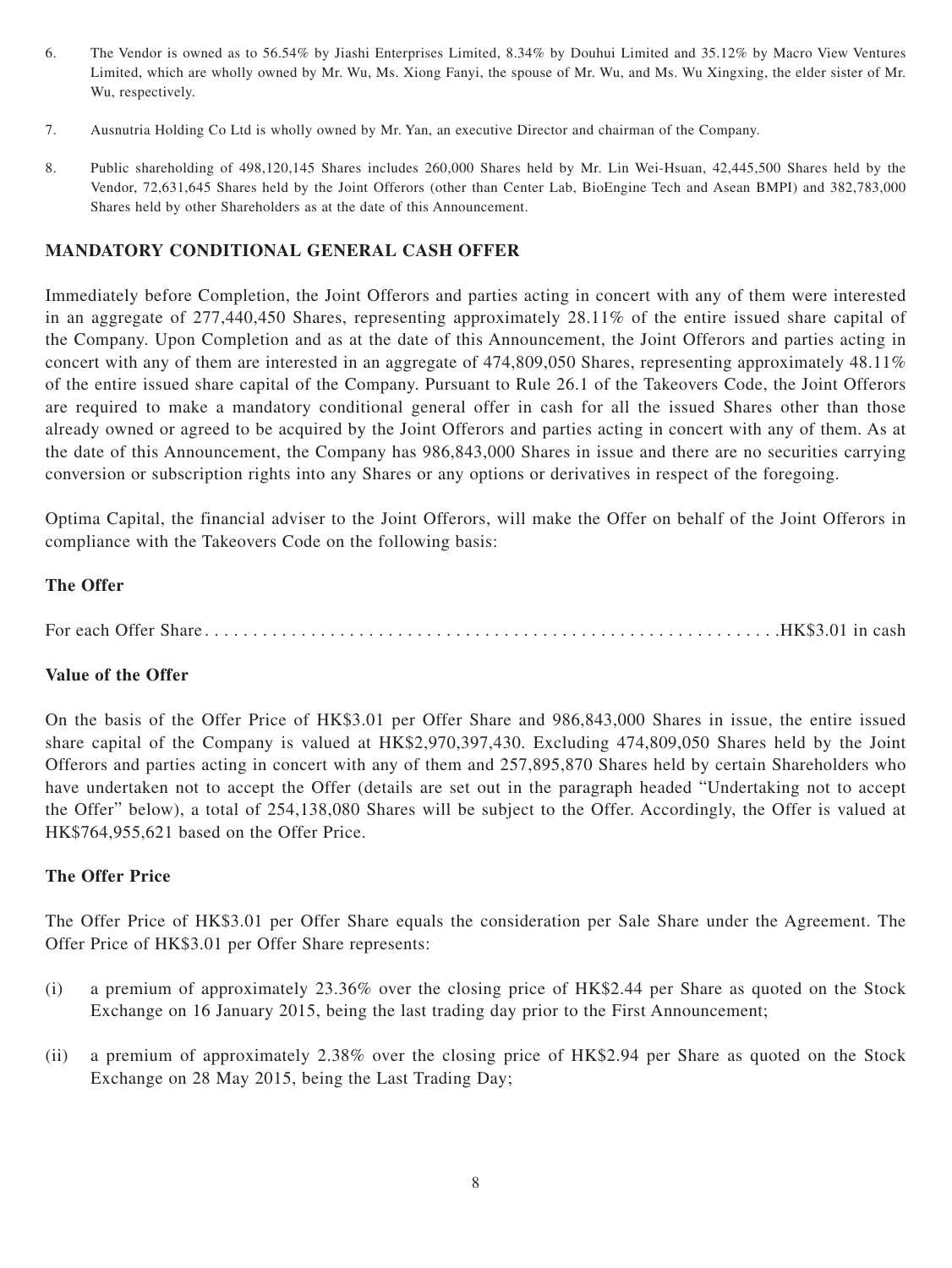- (iii) a premium of approximately 3.44% over the average of the closing prices of the Shares as quoted on the Stock Exchange for the five trading days up to and including 28 May 2015 of HK\$2.91 per Share; and
- (iv) a premium of approximately 3.79% over the average of the closing prices of the Shares as quoted on the Stock Exchange for the ten trading days up to and including 28 May 2015 of HK\$2.90 per Share.

#### **Highest and lowest Share prices**

The highest and the lowest closing prices of the Shares as quoted on the Stock Exchange during the period commencing six-month prior to the date of the First Announcement and up to the Last Trading Day were HK\$2.94 per Share (on the Last Trading Day) and HK\$2.13 per Share (on 11 August 2014), respectively.

#### **Undertakings not to accept the Offer**

The following Shareholders have executed deeds of undertaking whereby they have undertaken not to accept the Offer in respect of their Shares (the "**Relevant Shares**"):

| <b>Controlling shareholder/</b><br><b>Beneficial owner</b> | <b>Shareholders</b>                                                                                                  | Date of the deed<br>of undertaking                       | <b>Relevant</b><br><b>Shares</b>                  |
|------------------------------------------------------------|----------------------------------------------------------------------------------------------------------------------|----------------------------------------------------------|---------------------------------------------------|
| Mr. Peng Shengwen                                          | China Ally Limited<br>Mr. Peng Shengwen                                                                              | 26 May 2015<br>26 May 2015                               | 17,618,000<br>26,954,000                          |
| Ms. Hong Hong                                              | Ms. Hong Hong                                                                                                        | 25 May 2015                                              | 11,972,000                                        |
| ShenZhen GTJA Investment<br>Group Co., Ltd.                | Top Class Trading Limited                                                                                            | 25 May 2015                                              | 33,336,000                                        |
| Mr. Cai Dajian                                             | Topgold Assets Management Limited                                                                                    | 25 May 2015                                              | 10,391,920                                        |
| Mr. Pan Shuiming                                           | Ever Win (Asia Limited)<br>Irene & Maya International<br>(Group) Co., Ltd.<br>Yiree Holding Inc.<br>Mr. Pan Shuiming | 25 May 2015<br>25 May 2015<br>25 May 2015<br>25 May 2015 | 2,140,000<br>4,000,000<br>1,575,000<br>13,642,000 |
| Mr. Tang Dongyuan                                          | Mr. Tang Dongyuan                                                                                                    | 26 May 2015                                              | 7,016,000                                         |
| Mr. Wu                                                     | The Vendor                                                                                                           | 27 May 2015                                              | 42,445,500                                        |
| Mr. Yan                                                    | Ausnutria Holding Co Ltd                                                                                             | 27 May 2015                                              | 86,805,450                                        |

**Total** 257,895,870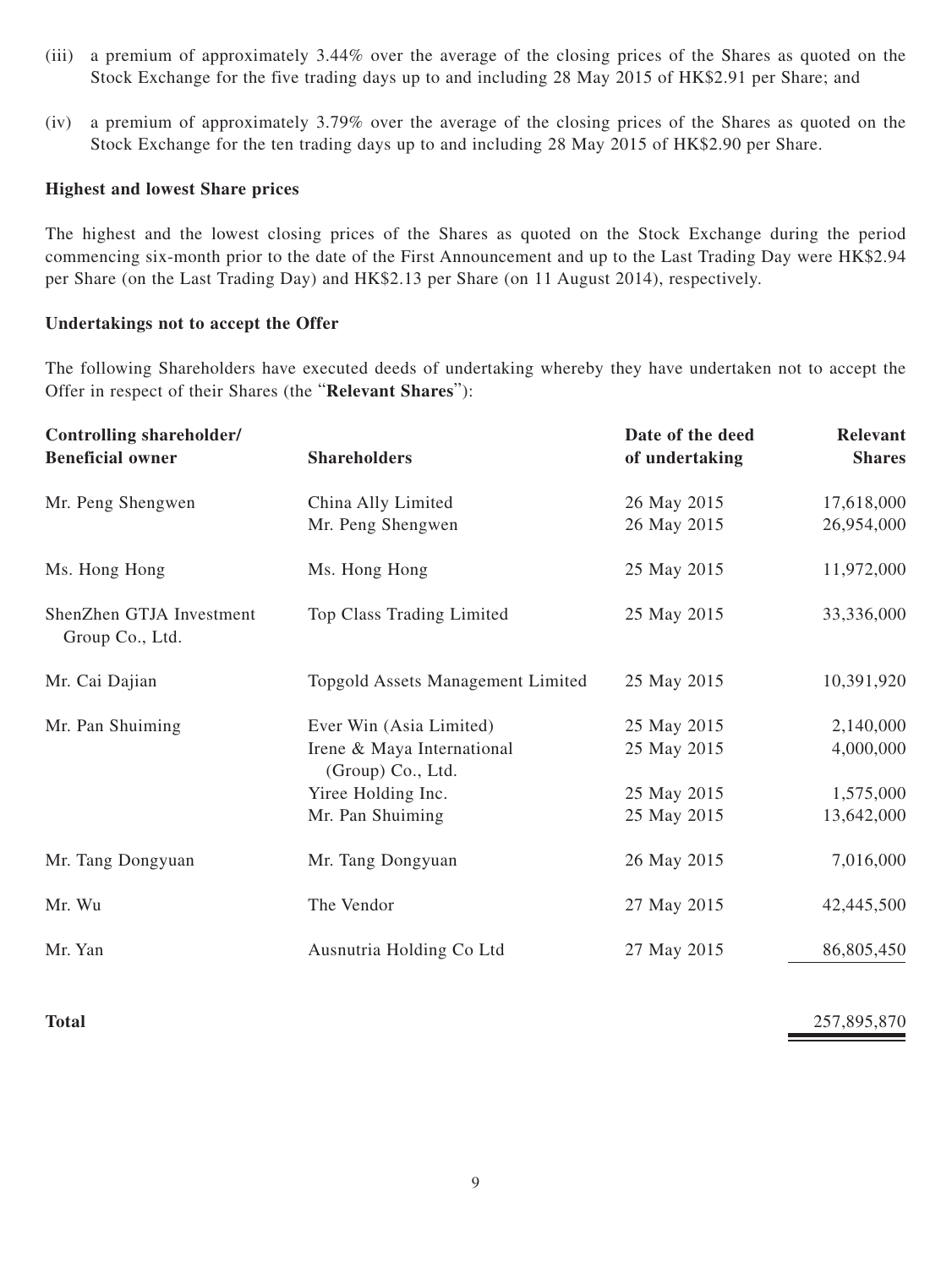Each of the Shareholders who undertakes not to accept the Offer above has executed a deed of undertaking respectively in favour of the Joint Offerors, pursuant to which it has irrevocably and unconditionally undertaken that unless and until the Offer closes, lapses or is withdrawn, it will not directly or indirectly:

- (i) dispose of all or any of the Relevant Shares respectively or any interest therein; nor
- (ii) acquire any shares or other securities in the Company or any interest therein; nor
- (iii) convene any meeting of the members of the Company in any capacity as a shareholder provided that this provision (iii) shall not apply if and to the extent the SFC deems it to have the effect of transferring general control of the voting rights in the Relevant Shares; nor
- (iv) in the event that any person other than the Joint Offerors and parties acting in concert with any of them announces a firm intention to make an offer to acquire all of the share capital of the Company (a "**Competing Offer**"), exercise (or procure the exercise of) any voting rights attaching to the Relevant Shares or execute (or procure the execution of) any forms of proxy in respect of the Relevant Shares so as to vote for and/or accept the Competing Offer; nor
- (v) enter into any agreement, arrangement or obligation or permit any agreement, arrangement or obligation to be entered into in relation to the Relevant Shares with any person whether conditional or unconditional to do all or any of the acts referred to from (i) to (iv) above.

In the event that the above Shareholders do acquire any Shares, securities or interests in the Company or rights therein, such Shares, securities or interests shall be deemed to be included in the definition of Relevant Shares.

### **Financial resources available to the Joint Offerors**

Each of the Joint Offerors will acquire the Shares tendered for acceptance by the Independent Shareholders pursuant to and in accordance with the terms of the Offer and will pay for the Shares tendered under the Offer according to the following proportion.

| <b>Joint Offerors</b>    | % of the Offer | <b>Amount required</b> |
|--------------------------|----------------|------------------------|
|                          |                | $(HK\$                 |
| Center Lab               | 37.33          | 285,550,819            |
| Fareast LD               | 21.58          | 165,046,633            |
| Babyland                 | 20.06          | 153,487,428            |
| Yuanta I Venture         | 6.06           | 46,377,740             |
| Yuanta Asia              | 2.06           | 15,762,888             |
| <b>Yuanta Securities</b> | 1.31           | 10,004,286             |
| Asean BMPI               | 3.01           | 22,988,357             |
| BioEngine Tech           | 4.28           | 32,771,696             |
| Power Pointer            | 4.31           | 32,965,774             |
| <b>Total</b>             | 100.00         | 764,955,621            |
|                          |                |                        |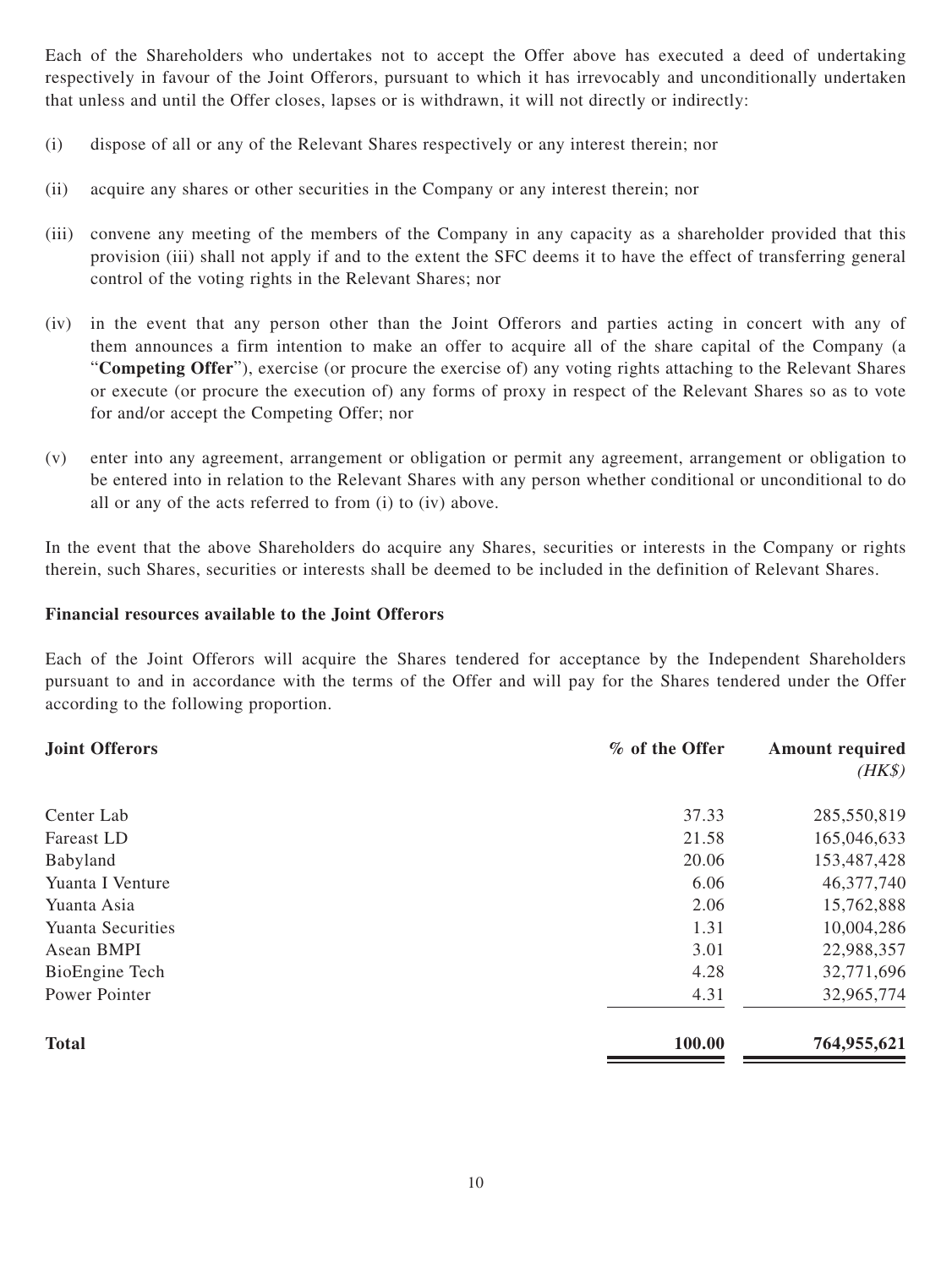Each of the Joint Offerors intends to finance and satisfy the cash consideration payable under the Offer by cash from its internal resources. Optima Capital, the financial adviser to the Joint Offerors, is satisfied that there are sufficient financial resources available to the Joint Offerors to satisfy the amount of funds required for full acceptance of the Offer.

## **Condition to the Offer**

The Offer is conditional on valid acceptances of the Offer being received (and not, where permitted, withdrawn) by 4:00 p.m. on the Offer Closing Date (or such later time or date as the Joint Offerors may, subject to the Takeovers Code, decide) in respect of such number of Shares which, together with Shares already owned by the Joint Offerors and parties acting in concert with any of them and acquired or agreed to be acquired before or during the Offer, will result in the Joint Offerors and parties acting in concert with any of them holding more than 50% of the voting rights of the Company.

### **Effect of accepting the Offer**

By accepting the Offer, the Independent Shareholders will sell their Shares to the Joint Offerors free from all encumbrances and together with all rights and benefits attached and accrued to them, including the rights to receive all dividends and distributions declared, made or paid after the date on which the Offer is made.

**The Independent Shareholders are reminded to read the letter from the Independent Board Committee containing its recommendation to the Independent Shareholders in respect of the Offer and the letter from the Independent Financial Adviser containing its advice to the Independent Board Committee in respect of the Offer that will be included in the Composite Document.**

### **Payment**

Subject to the Offer having become unconditional, settlement of the consideration in respect of acceptances of the Offer will be made as soon as possible but in any event within seven (7) business days (as defined in the Takeovers Code) of (i) the date on which the relevant documents of title are received by the Joint Offerors or their agent acting on their behalf to render each such acceptance complete and valid, or (ii) the date on which the Offer becomes unconditional, whichever is later.

#### **Taxation advice**

Shareholders are recommended to consult their own professional advisers if they are in any doubt as to the taxation implications of accepting or rejecting the Offer. None of the Joint Offerors, their concert parties, the Company, Optima Capital, Asian Capital (Corporate Finance) Limited and their respective ultimate beneficial owners, directors, officers, agents or associates or any other person involved in the Offer accepts any responsibility for any taxation effects on, or liabilities of, any persons as a result of their acceptance or rejection of the Offer.

#### **Overseas Shareholders**

The Joint Offerors intend to make the Offer available to all Shareholders including those who are not resident in Hong Kong. The availability of the Offer to persons who are not resident in Hong Kong may be affected by the laws of the relevant overseas jurisdictions. Persons who are not resident in Hong Kong should inform themselves about and observe any applicable requirements and restrictions in their own jurisdictions, including the obtaining of any governmental, exchange control or other consents which may be required, or the compliance with any other necessary formalities and the payment of any issue, transfer or other taxes due in such jurisdiction.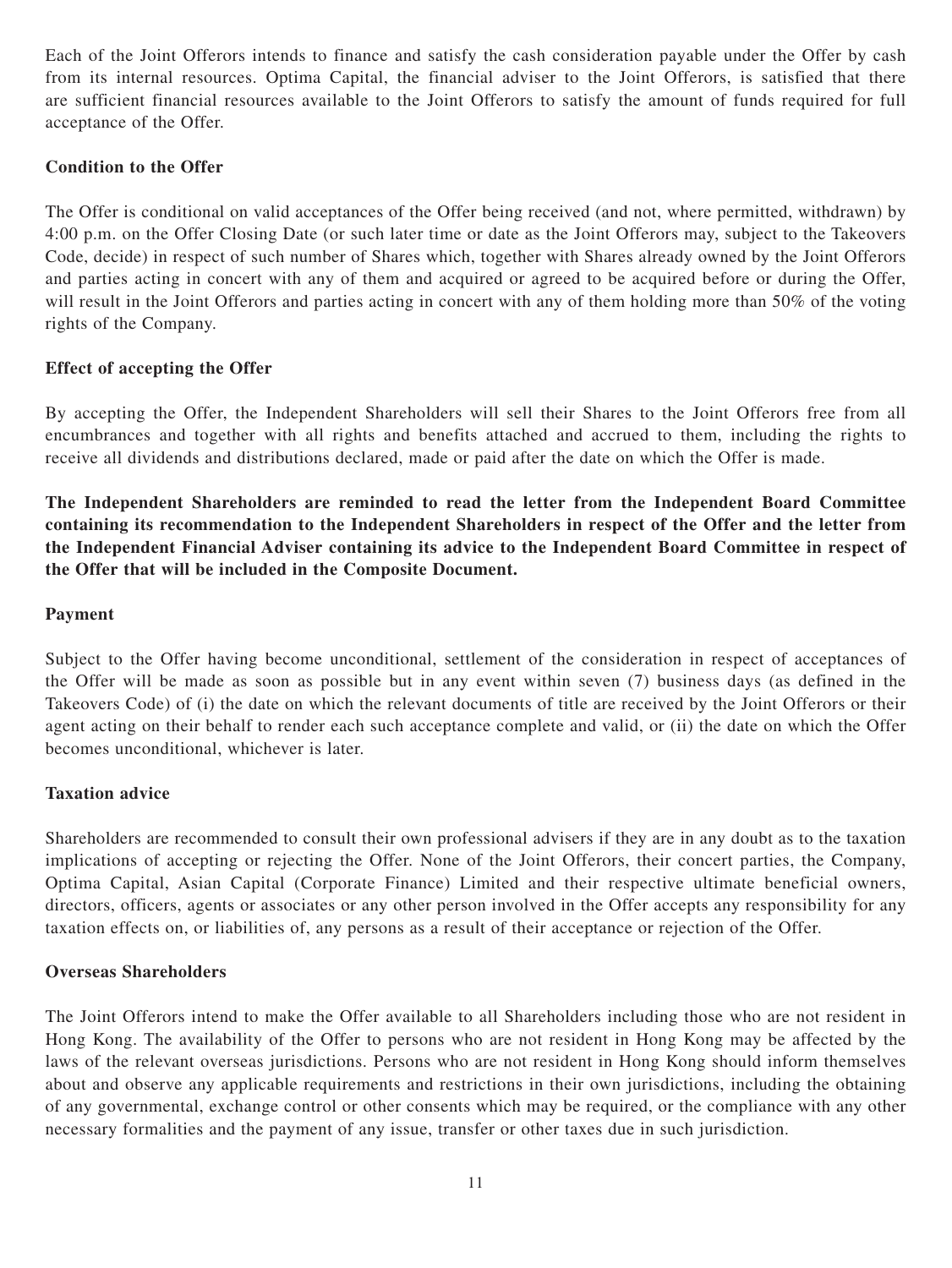In the event that the receipt of the Composite Document by overseas Shareholders is prohibited by any applicable laws and regulations or may only be effected upon compliance with conditions or requirements in such overseas jurisdictions that would be unduly burdensome, the Composite Document, subject to the Executive's consent, will not be despatched to such overseas Shareholders. The Joint Offerors will apply for any waiver as may be required by the Executive pursuant to Note 3 to Rule 8 of the Takeovers Code at such time. Any arrangements for overseas Shareholders to collect the Composite Document will be set forth in a further announcement.

### **Stamp duty**

The ad valorem stamp duty payable by the accepting Independent Shareholders in connection with the Offer amounting to 0.1% of the consideration or the then market price of the Shares (whichever is higher) will be payable by the accepting Independent Shareholders and will be deducted by the Joint Offerors from the consideration payable to them on acceptance of the Offer. The Joint Offerors will then pay the stamp duty on behalf of the accepting Independent Shareholders.

### **INFORMATION ON THE GROUP**

The Company is incorporated in the Cayman Islands with limited liability, the Shares of which are currently listed on the main board of the Stock Exchange (stock code: 01717). The Group is principally engaged in the production, marketing and distribution of paediatric nutrition products in the PRC and in the dairy industry, with production facilities based in the Netherlands which conduct activities ranging from research and development, milk collection, processing, production, packaging, marketing to sales of dairy products to customers in the Netherlands and other overseas countries.

Set out below is a summary of the audited consolidated results of the Company for the financial year ended 31 December 2014 as extracted from the annual report of the Company for the year ended 31 December 2014.

|                                                  | For the year ended<br>31 December 2014 |
|--------------------------------------------------|----------------------------------------|
|                                                  | <b>RMB'000</b>                         |
|                                                  | (Audited)                              |
| Revenue                                          | 1,966,047                              |
| Profit before tax                                | 137,273                                |
| Profit attributable to the owners of the Company | 90,219                                 |

Further financial information of the Company will be set out in the Composite Document to be despatched to the Shareholders.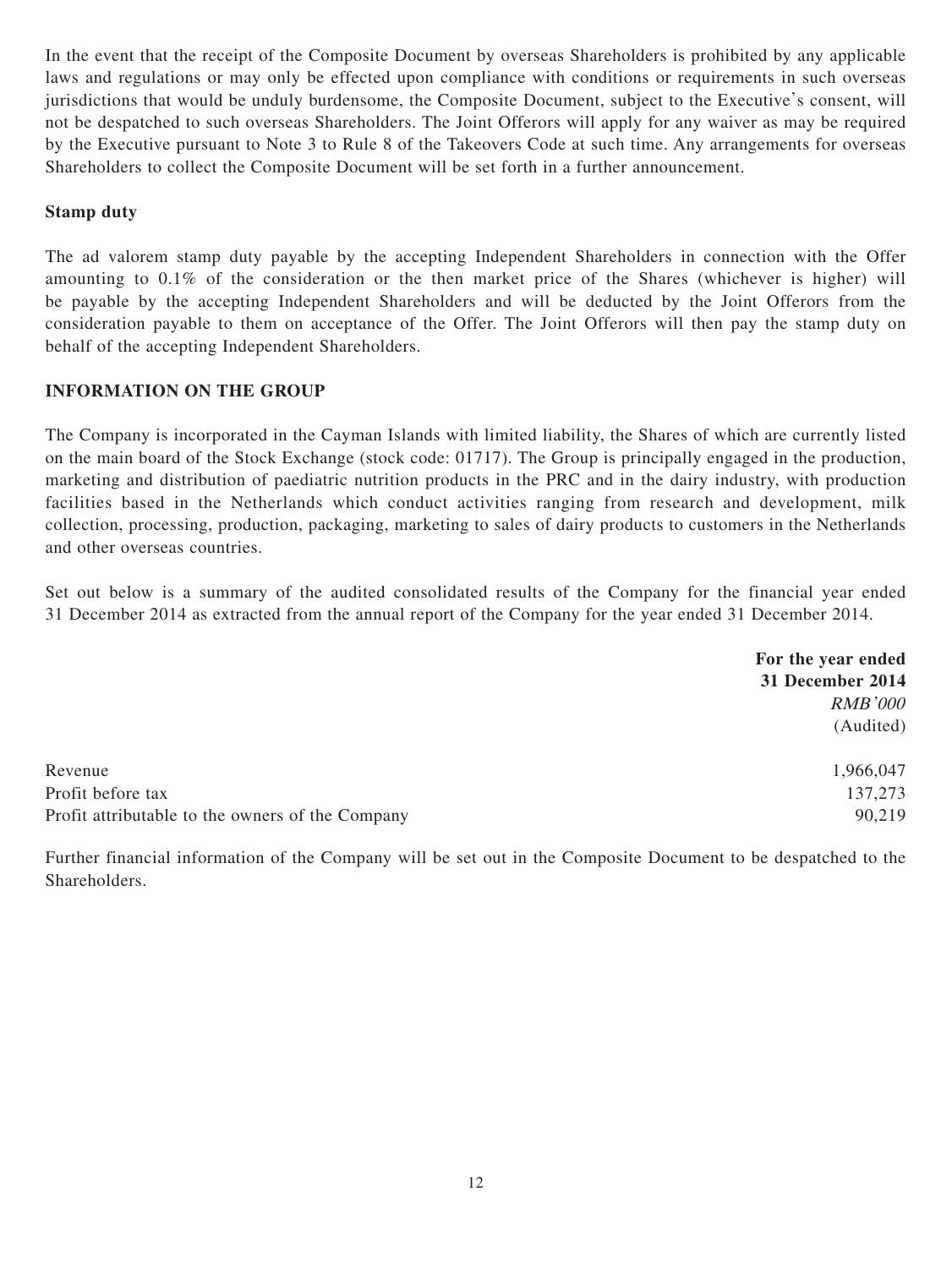#### **INFORMATION ON THE JOINT OFFERORS**

#### **(i) Center Lab, BioEngine Tech and Asean BMPI**

Center Laboratories, Inc. was founded in 1957 and is a company incorporated under the laws of Taiwan with limited liability. The shares of Center Lab have been listed on the GreTai Securities Market in Taiwan (stock code: 4123) since 2003. Center Lab is an industrial biotechnological company which specializes in manufacturing liquid oral drugs formulations for infants, children, the elderly and special care patients. Mr. Lin, an executive Director, is the chairman of Center Lab and the largest shareholder of Center Lab through his holdings of approximately 13.07% equity interests (direct and indirect) in Center Lab. The remaining 86.93% of issued shares of Center Lab are held as to 5.24% by the directors of Center Lab, 12.46% by a substantial shareholder of Center Lab and 69.23% by public shareholders.

BioEngine Technology Development Inc. is a company incorporated in Taiwan with limited liability. It is a non-wholly-owned subsidiary of Center Lab. Its principal business is investment consulting and management consulting.

Asean Bio&Medical Platform Investment, L.P. is a limited partnership established in Korea. The contribution comprises capital commitment of 50% by the Korea Development Bank as special partner, 30% by Centerlab Investment Holding Limited as limited partner, 18.33% by M-Venture Investment, Inc. as general partner and 1.67% by Korea Fund of Funds as special partner. The purpose of the partnership is to invest and operate its assets, distribute profits therefrom to the partners above for the promotion of small and medium business and the sound development of national economy in Korea.

#### **(ii) Other Joint Offerors**

Babyland Holdings Limited is a company incorporated in the BVI with limited liability. It is wholly owned by Chengwei Evergreen Capital, L.P.. Its principal business is venture capital.

Fareast Land Development Co., Ltd is a company incorporated in Taiwan with limited liability. It is wholly owned by Shin Yu Co., Ltd, which in turn, is 80.8% owned by Mr. Chao Teng-Hsiung. Its principal business is land development, construction and investment.

Power Pointer Limited is a company incorporated in Hong Kong with limited liability. It is wholly owned by China Consumer Fund, L.P., which is a Cayman Islands exempted limited partnership, dedicated in private equity investment in consumer-related sectors in Greater China including but not limited to food and beverage, agriculture and environmental protection etc.

Yuanta I Venture Capital Co., Ltd. is a company incorporated in Taiwan with limited liability. Its principal business is venture capital. It is wholly owned by Yuanta Venture Capital Co. Ltd.

Yuanta Asia Investment Limited is a company incorporated in the BVI with limited liability. It is wholly owned by Yuanta Securities Asia Financial Services Limited. Its principal business is direct investment, investment management and investment advisory.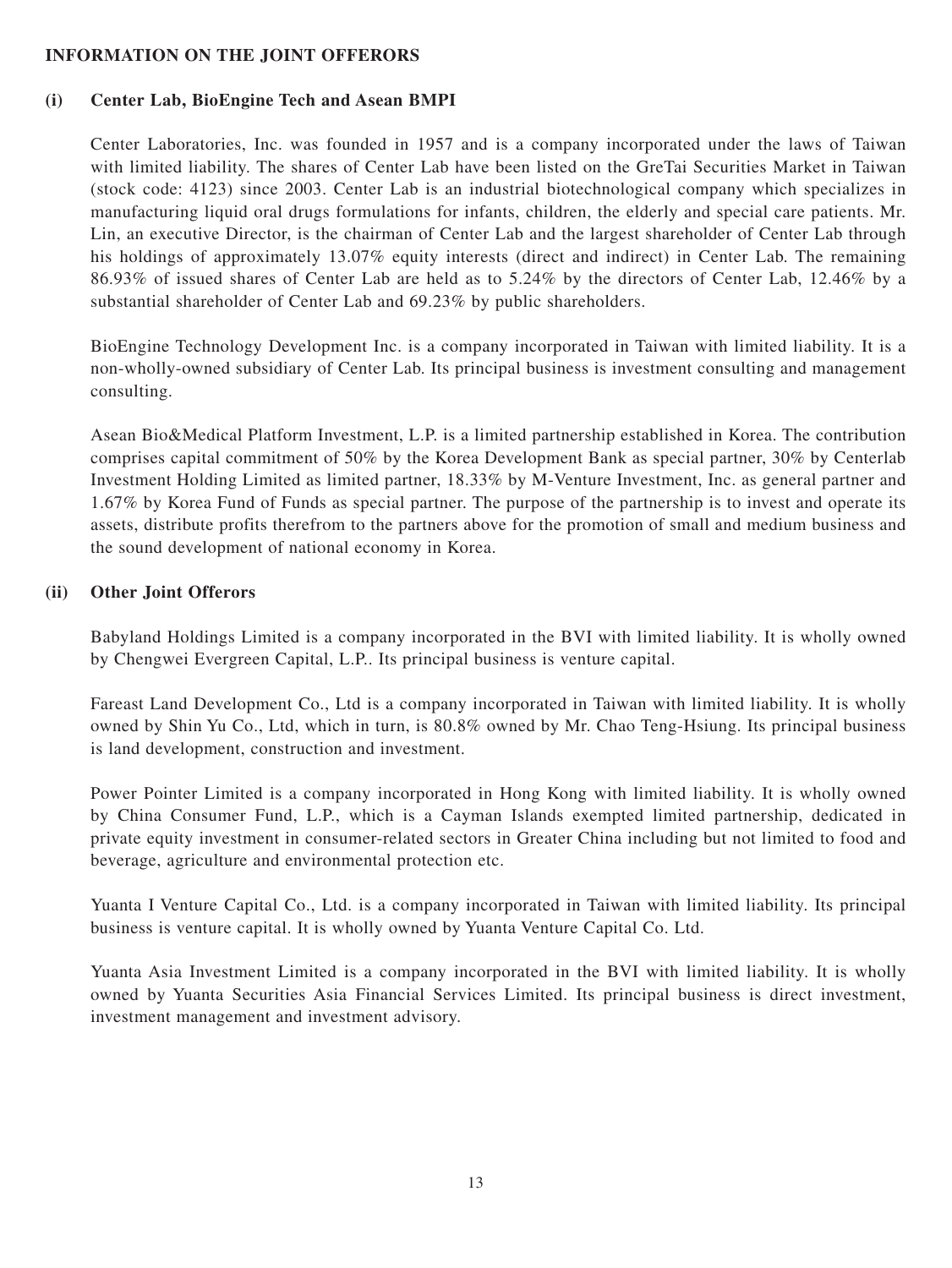Yuanta Securities (Hong Kong) Company Limited is a company incorporated in Hong Kong with limited liability. It is wholly owned by Yuanta Securities Asia Financial Services Limited. Yuanta Securities (Hong Kong) Company Limited is a licensed corporation registered with the SFC to conduct Type 1 (dealing in securities), Type 2 (dealing in futures contracts), Type 3 (leveraged foreign exchange trading), Type 4 (advising on securities), Type 5 (advising on futures contracts), Type 6 (advising on corporate finance) and Type 9 (asset management) regulated activities under the SFO and is committed to provide comprehensive services in the aspects of corporate finance, asset management and brokerage services to clients.

The ultimate parent company of Yuanta I Venture Capital Co. Ltd., Yuanta Asia Investment Limited and Yuanta Securities (Hong Kong) Company Limited is Yuanta Financial Holding Co., Ltd., which is a listed company in Taiwan (stock code: 2885). Yuanta I Venture Capital Co. Ltd., Yuanta Asia Investment Limited and Yuanta Securities (Hong Kong) Company Limited are professional investors.

### **JOINT OFFERORS' INTERESTS IN SECURITIES OF THE COMPANY**

As at the date of this Announcement, the Company has 986,843,000 Shares in issue. The Joint Offerors and parties acting in concert with any of them, upon Completion, collectively held 474,809,050 Shares, representing approximately 48.11% of the issued share capital of the Company.

Save as disclosed in Appendix I to this Announcement (i) neither the Joint Offerors nor parties acting in concert with any of them owns or has control or direction over any voting rights and rights over any Shares or any options, warrants or convertible securities in respect of Shares or has entered into any outstanding derivatives contracts in respect thereof; and (ii) none of the Joint Offerors and parties acting in concert with any of them has dealt in any Shares or any options, warrants, derivatives or securities convertible into Shares during the period commencing on the date falling six months prior to 21 January 2015.

As at the date of this Announcement, save as disclosed in the section headed "Undertakings not to accept the Offer" in this Announcement, (i) there were no agreements or arrangements to which any of the Joint Offerors is a party which relate to circumstances in which it may or may not invoke or seek a pre-condition or a condition to the Offer; (ii) none of the Joint Offerors and parties acting in concert with any of them has received any irrevocable commitment to accept the Offer; (iii) there were no relevant securities (as defined in Note 4 to Rule 22 of the Takeovers Code) in the Company which the Joint Offerors or any person acting in concert with them has borrowed or lent; and (iv) there were no arrangements in relation to the shares of the Joint Offerors or the Company and which might be material to the Offer.

#### **REASONS FOR AND BENEFITS OF THE OFFER**

The Group's future development could benefit from the support of Center Lab, the controlling shareholder (as defined under the Listing Rules) of the Company after Completion. The acquisition by Center Lab of a controlling stake in the Company would benefit the Group as Center Lab will leverage on its management expertise with a view to creating long-term value for the Shareholders. Mr. Lin, the single largest shareholder and chairman of Center Lab, was appointed as an executive Director on 12 December 2014, and is responsible for the strategic development of the Group. The Joint Offerors (other than Center Lab) have been seeking investment opportunities in Asia in particular the Hong Kong market, and their principal reason for the Acquisition and the Offer is to make financial investment. The Joint Offerors (other than Center Lab) will not participate in the management of the Group. The Joint Offerors consider that the Group is well positioned for growth within its market segment and are confident in the business and future prospects of the Group.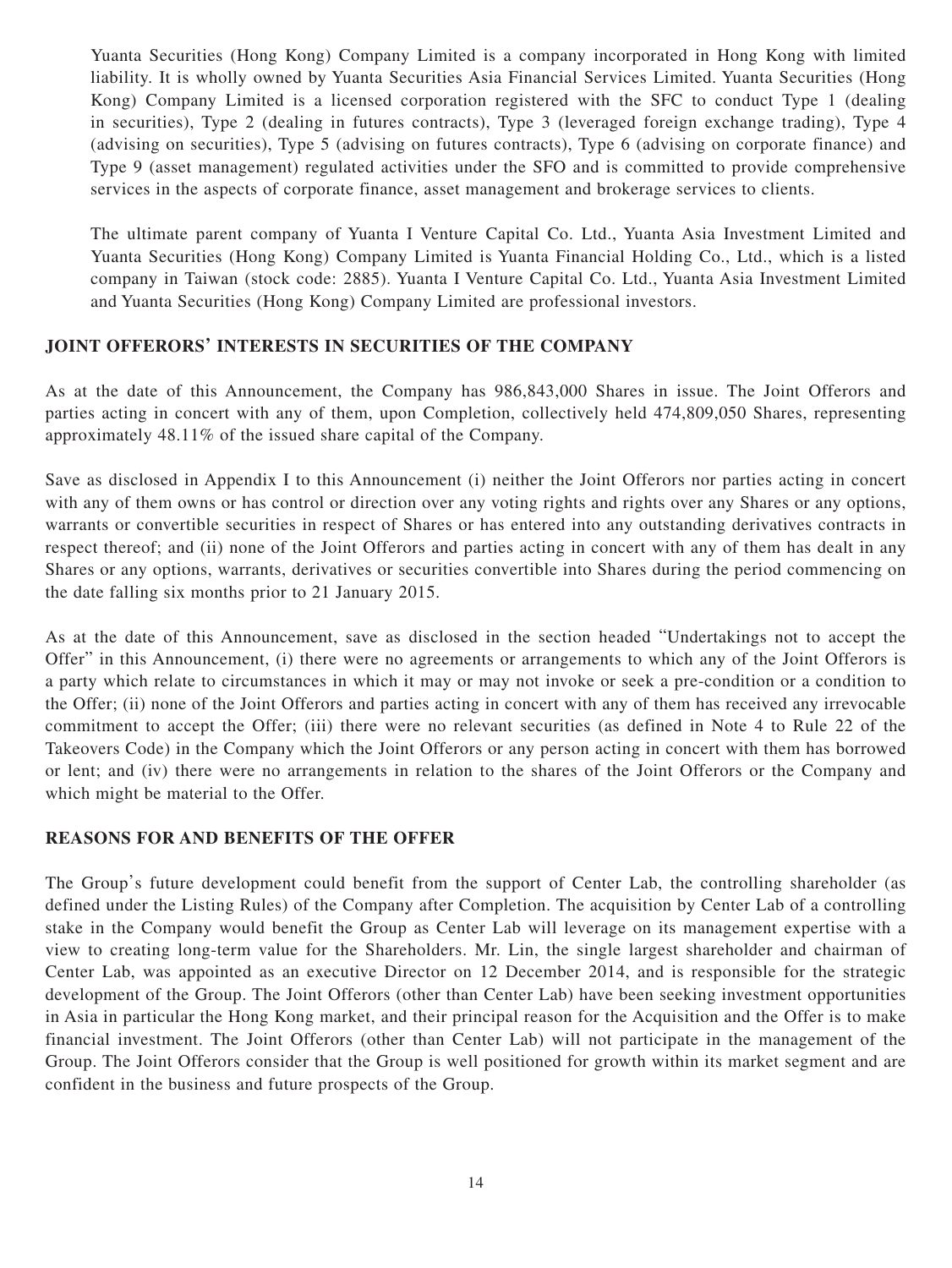#### **INTENTION OF THE JOINT OFFERORS IN RELATION TO THE GROUP**

Following the close of the Offer, the Joint Offerors intend that the Group will continue its existing principal activities. The Joint Offerors do not intend to introduce any major changes to the existing operation and business of the Company immediately after the Offer. As at the date of this Announcement, the Joint Offerors have no intention or concrete plan for disposal of assets and/or business by the Group, nor any plan to terminate the employment of any other employees or other personnel of the Group.

As at the date of this Announcement, the Board comprises four executive Directors and three independent nonexecutive Directors. As at the date of this Announcement, the Joint Offerors do not intend to nominate any new Directors to the Board immediately after the Offer. Any changes to the Board composition (if any) will be announced by the Company as and when appropriate in compliance with the Listing Rules.

### **MAINTAINING THE LISTING STATUS OF THE COMPANY**

The Joint Offerors intend the Company to remain listed on the main board of the Stock Exchange after close of the Offer.

According to the Listing Rules, if, upon the close of the Offer, less than 25% of the issued Shares are held by the public or if the Stock Exchange believes that (i) a false market exists or may exist in the trading of the Shares or (ii) there are insufficient Shares in public hands to maintain an orderly market, then the Stock Exchange will consider exercising its discretion to suspend dealings in the Shares.

The Joint Offerors will undertake to the Stock Exchange to take appropriate steps to ensure that a sufficient public float exists in the Shares after closing of the Offer.

#### **INDEPENDENT BOARD COMMITTEE**

The Independent Board Committee comprising all the independent non-executive Directors, namely, Mr. Qiu Weifa, Mr. Jason Wan and Mr. Lau Chun Fai Douglas, who have no direct or indirect interest in the Offer, has been established to advise the Independent Shareholders in respect of the Offer. Somerley Capital Limited has been appointed by the Company with the approval of the Independent Board Committee as the Independent Financial Adviser to advise the Independent Board Committee in respect of the Offer.

# **GENERAL INFORMATION**

It is the intention of the Joint Offerors and the Board that the offer document will be combined with the offeree board circular and, pursuant to Rule 8.2 of the Takeovers Code, the Joint Offerors and the Company are required to despatch the Composite Document containing, amongst other things, (i) details of the Offer and its terms and conditions (including the expected timetable); (ii) the letter from the Independent Board Committee containing its recommendation to the Independent Shareholders in respect of the Offer; (iii) the letter of advice from the Independent Financial Adviser to the Independent Board Committee in connection with the Offer; and (iv) the relevant forms of acceptance and transfer, to the Shareholders within 21 days of the date of this Announcement. It is expected that such Composite Document will be issued on or before 30 June 2015.

Further announcement(s) regarding the despatch of the Composite Document will be made by the Joint Offerors and the Company in due course.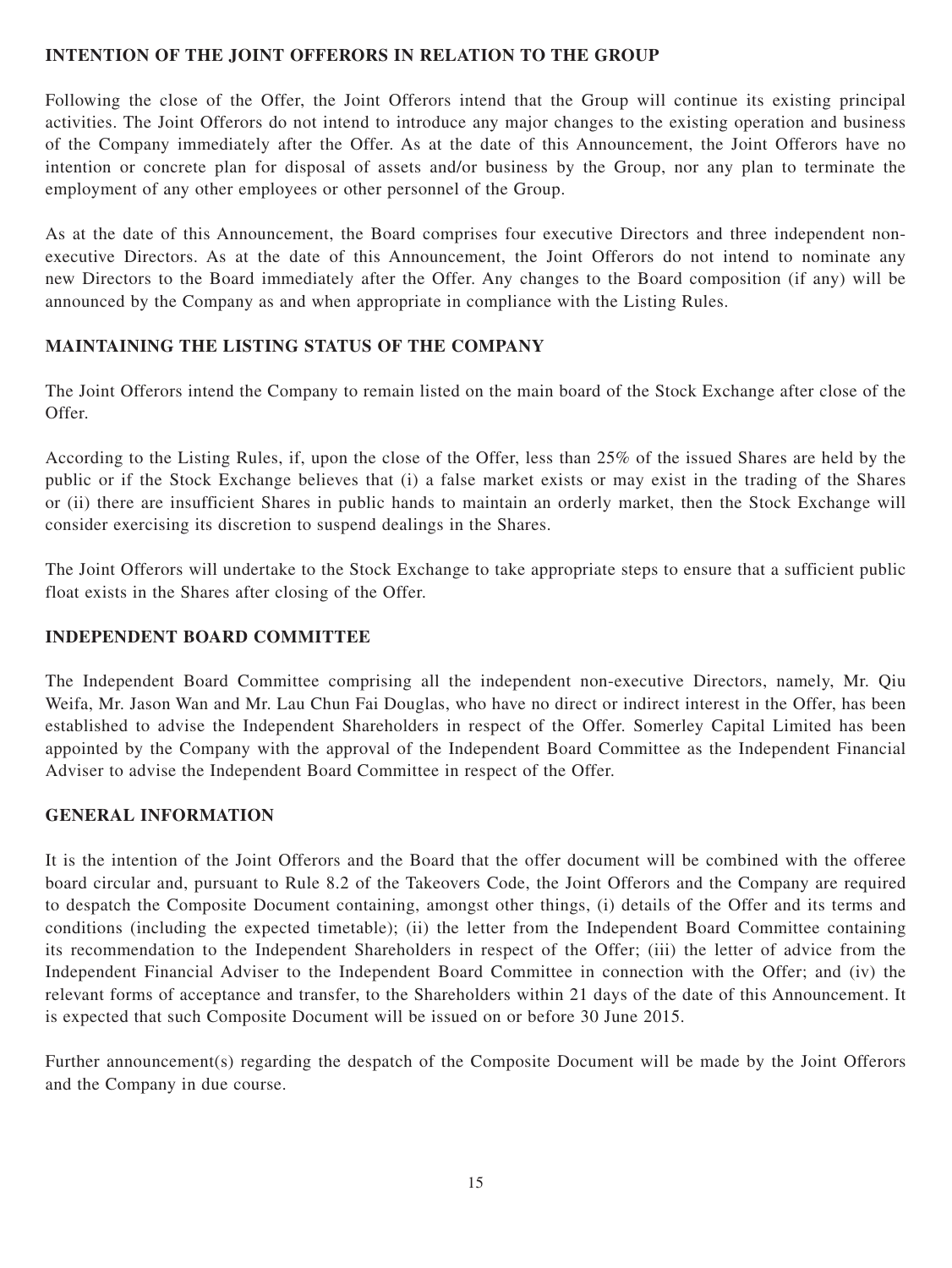### **DEALINGS DISCLOSURE**

In accordance with Rule 3.8 of the Takeovers Code, the associates (as defined under the Takeovers Code which includes, among others, any person who owns or controls 5% or more of any class of relevant securities (as defined in Note 4 to Rule 22 of the Takeovers Code) of the Company or any of the Joint Offerors) are reminded to disclose their dealings in the securities of the Company under Rule 22 of the Takeovers Code.

In accordance with Rule 3.8 of the Takeovers Code, reproduced below is the full text of Note 11 to Rule 22 of the Takeovers Code in relation to the responsibilities of stockbrokers, banks and other intermediaries:–

**"Stockbrokers, banks and others who deal in relevant securities on behalf of clients have a general duty to ensure, so far as they are able, that those clients are aware of the disclosure obligations attaching to associates and other persons under Rule 22 and that those clients are willing to comply with them. Principal traders and dealers who deal directly with investors should, in appropriate cases, likewise draw attention to the relevant Rules. However, this does not apply when the total value of dealings (excluding stamp duty and commission) in any relevant security undertaken for a client during any 7 day period is less than \$1 million.**

**This dispensation does not alter the obligation of principals, associates and other persons themselves to initiate disclosure of their own dealings, whatever total value is involved.**

**Intermediaries are expected to co-operate with the Executive in its dealings enquiries. Therefore, those who deal in relevant securities should appreciate that stockbrokers and other intermediaries will supply the Executive with relevant information as to those dealings including identities of clients, as part of that cooperation."**

The Joint Offerors, its nominees or brokers or associates may from time to time make certain purchases of, or arrangements to purchase Shares other than pursuant to the Offer, before or during the period in which the Offer remains open for acceptance in compliance with the Takeovers Code. These purchases may occur either in the open market at prevailing prices or in private transactions at negotiated prices. Any information about such purchases will be reported to the SFC and will be available on the SFC website at http://www.sfc.hk/.

For dealings in relevant securities (as defined in Note 4 to Rule 22 of the Takeovers Code) of the Company by the Joint Offerors and parties acting in concert with any of them during the Relevant Period, please refer to Appendix I to this Announcement.

#### **RESUMPTION OF TRADING**

At the request of the Company, trading in the Shares on the Stock Exchange has been halted with effect from 9:00 a.m. on 29 May 2015 pending the release of this Announcement. An application has been made by the Company to the Stock Exchange for the resumption of trading in the Shares on the Stock Exchange with effect from 9:00 a.m. on 11 June 2015.

# **WARNING: SHAREHOLDERS AND POTENTIAL INVESTORS ARE ADVISED TO EXERCISE CAUTION WHEN DEALING IN THE SHARES, AND IF THEY ARE IN ANY DOUBT ABOUT THEIR POSITION, THEY SHOULD CONSULT THEIR PROFESSIONAL ADVISERS.**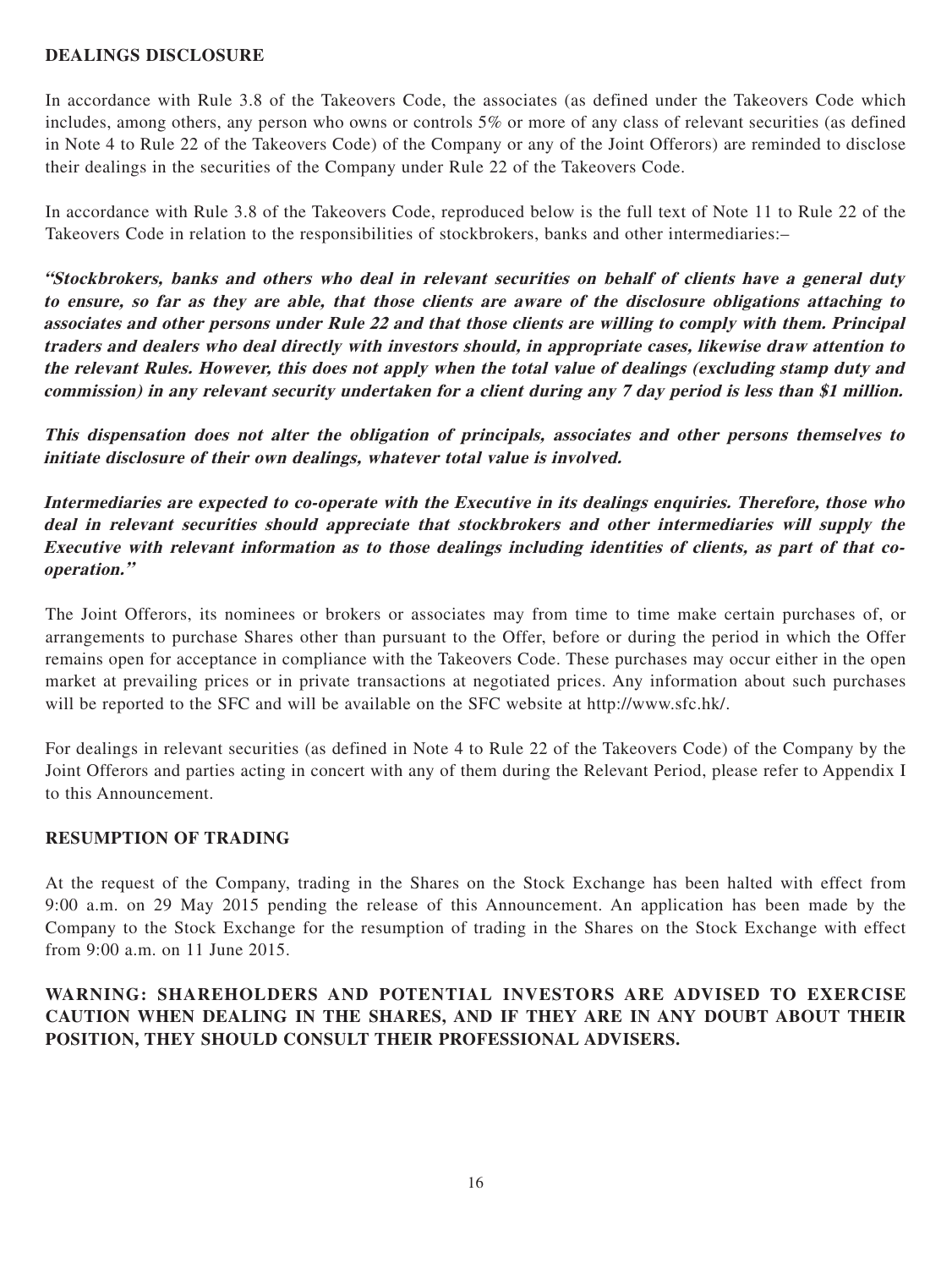# **DEFINITIONS**

Unless the context requires otherwise, the capitalised terms used herein shall have the same meanings as set forth below:

| "Acquisition"       | the acquisition of the Sale Shares by the Joint Offerors from the Vendor<br>pursuant to the Agreement                                                                                                                           |
|---------------------|---------------------------------------------------------------------------------------------------------------------------------------------------------------------------------------------------------------------------------|
| "acting in concert" | has the meaning ascribed thereto under the Takeovers Code                                                                                                                                                                       |
| "Agreement"         | the sale and purchase agreement dated 28 May 2015 entered into among the<br>Joint Offerors, the Vendor, Ausnutria Holding Co Ltd, Mr. Wu, Mr. Yan and<br>Mr. Lin in relation to, amongst other things, the Acquisition          |
| "Announcement"      | means this joint announcement                                                                                                                                                                                                   |
| "Asean BMPI"        | Asean Bio&Medical Platform Investment, L.P., a limited partnership<br>established in Korea                                                                                                                                      |
| "associates"        | has the meaning ascribed thereto under the Listing Rules (unless otherwise<br>stated)                                                                                                                                           |
| "Babyland"          | Babyland Holdings Limited, a company incorporated in the BVI with<br>limited liability                                                                                                                                          |
| "BioEngine Tech"    | BioEngine Technology Development Inc. (玉晟管理顧問股份有限公司),<br>a company incorporated in Taiwan with limited liability, and a non-wholly-<br>owned subsidiary of Center Lab                                                           |
| "Board"             | the board of Directors                                                                                                                                                                                                          |
| "BVI"               | <b>British Virgin Islands</b>                                                                                                                                                                                                   |
| "Center Lab"        | Center Laboratories, Inc. (晟德大藥廠股份有限公司), a company<br>incorporated in Taiwan with limited liability                                                                                                                             |
| "Company"           | Ausnutria Dairy Corporation Ltd (澳優乳業股份有限公司), a company<br>incorporated in the Cayman Islands with limited liability, the Shares of<br>which are currently listed on the main board of the Stock Exchange (Stock<br>code: 1717) |
| "Completion"        | completion of the Acquisition                                                                                                                                                                                                   |
| "Completion Date"   | the date on which Completion took place (i.e. 2 June 2015)                                                                                                                                                                      |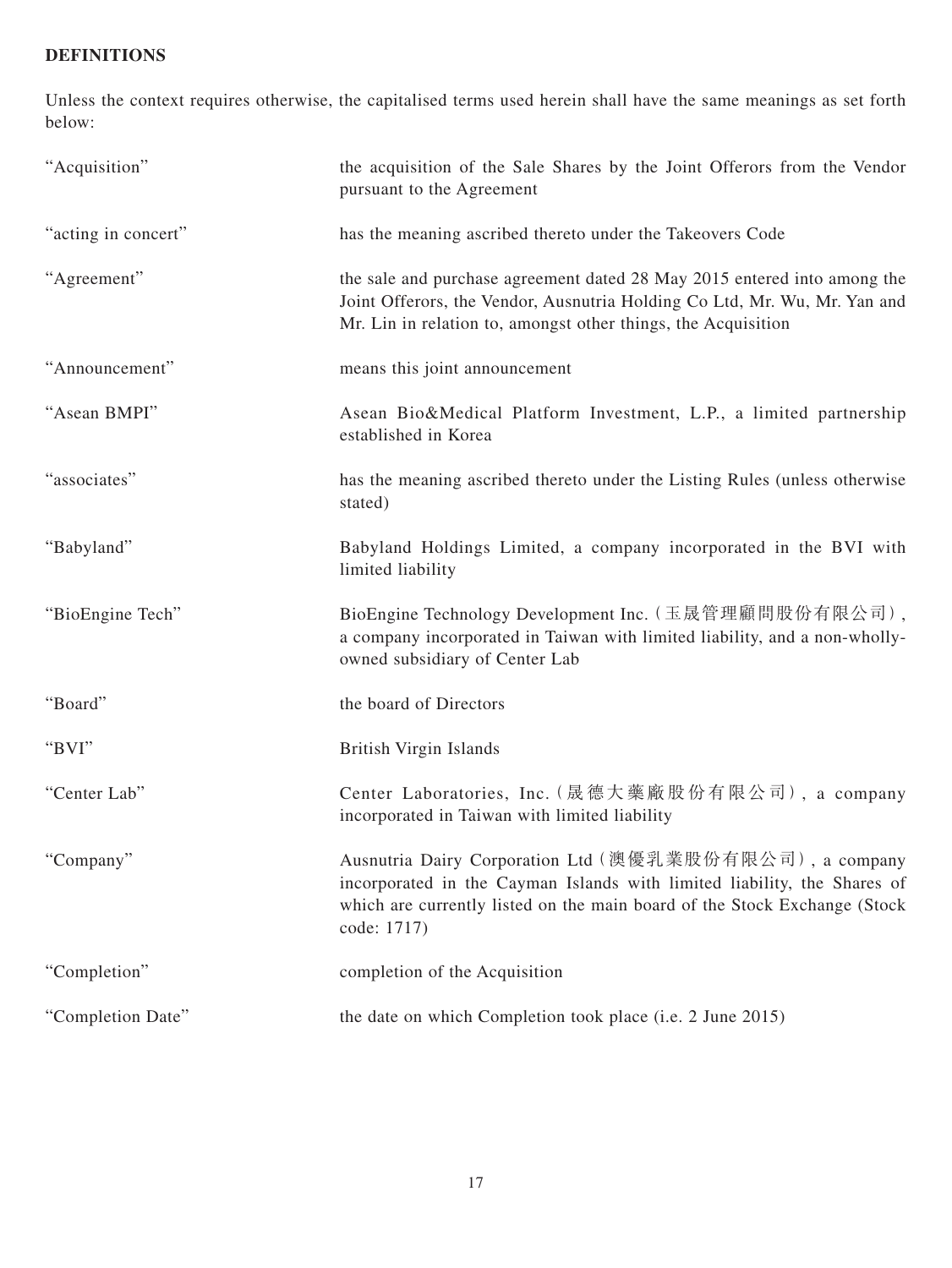| "Composite Document"               | the composite offer and response document to be jointly issued by the Joint<br>Offerors and the Company to the Shareholders in connection with the Offer<br>in compliance with the Takeovers Code containing, amongst other things,<br>information relating to the Joint Offerors, the terms and conditions of the<br>Offer and the forms of acceptance and transfer                                                                               |
|------------------------------------|----------------------------------------------------------------------------------------------------------------------------------------------------------------------------------------------------------------------------------------------------------------------------------------------------------------------------------------------------------------------------------------------------------------------------------------------------|
| " $Directory$ "                    | director(s) of the Company from time to time                                                                                                                                                                                                                                                                                                                                                                                                       |
| "Executive"                        | the Executive Director of the Corporate Finance Division of the SFC or any<br>delegate of the Executive Director                                                                                                                                                                                                                                                                                                                                   |
| "Fareast LD"                       | Fareast Land Development Co., Ltd (遠東建設事業股份有限公司), a<br>company incorporated in Taiwan with limited liability                                                                                                                                                                                                                                                                                                                                       |
| "First Announcement"               | the announcement of the Company dated 21 January 2015 made pursuant<br>to Rule 3.7 of the Takeovers Code in relation to the letter of intent dated 21<br>January 2015 entered into between, <i>inter alia</i> , the Vendor and Center Lab                                                                                                                                                                                                          |
| "Group"                            | the Company and its subsidiaries                                                                                                                                                                                                                                                                                                                                                                                                                   |
| "Hong Kong"                        | The Hong Kong Special Administrative Region of the PRC                                                                                                                                                                                                                                                                                                                                                                                             |
| "Independent Board<br>Committee"   | an independent committee of the Board comprising all the independent<br>non-executive Directors (being Mr. Qiu Weifa, Mr. Jason Wan and Mr. Lau<br>Chun Fai Douglas), who have no direct or indirect interest in the Offer,<br>established for the purpose of advising the Independent Shareholders in<br>respect of the Offer and in particular as to whether the terms of the Offer<br>are fair and reasonable and as to acceptance of the Offer |
| "Independent Financial<br>Adviser" | Somerley Capital Limited, a corporation licensed by the SFC under<br>the SFO to carry out type 1 (dealing in securities) and type 6 (advising<br>on corporate finance) regulated activities under the SFO, being the<br>independent financial adviser to the Independent Board Committee in<br>respect of the Offer                                                                                                                                |
| "Independent Shareholders"         | Shareholders other than (i) the Vendor, its associates and parties acting in<br>concert with it; (ii) the Joint Offerors, their associates and parties acting in<br>concert with any of them; and (iii) the Shareholders who have undertaken<br>not to accept the Offer, their associates and parties acting in concert with<br>any of them                                                                                                        |
| "Joint Offerors"                   | collectively, Center Lab, Fareast LD, Babyland, Yuanta I Venture, Yuanta<br>Asia, Yuanta Securities, Asean BMPI, BioEngine Tech and Power Pointer                                                                                                                                                                                                                                                                                                  |
| "Last Trading Day"                 | 28 May 2015, being the last full trading day for the Shares immediately<br>before publication of this Announcement                                                                                                                                                                                                                                                                                                                                 |
| "Listing Rules"                    | the Rules Governing the Listing of Securities on the Stock Exchange                                                                                                                                                                                                                                                                                                                                                                                |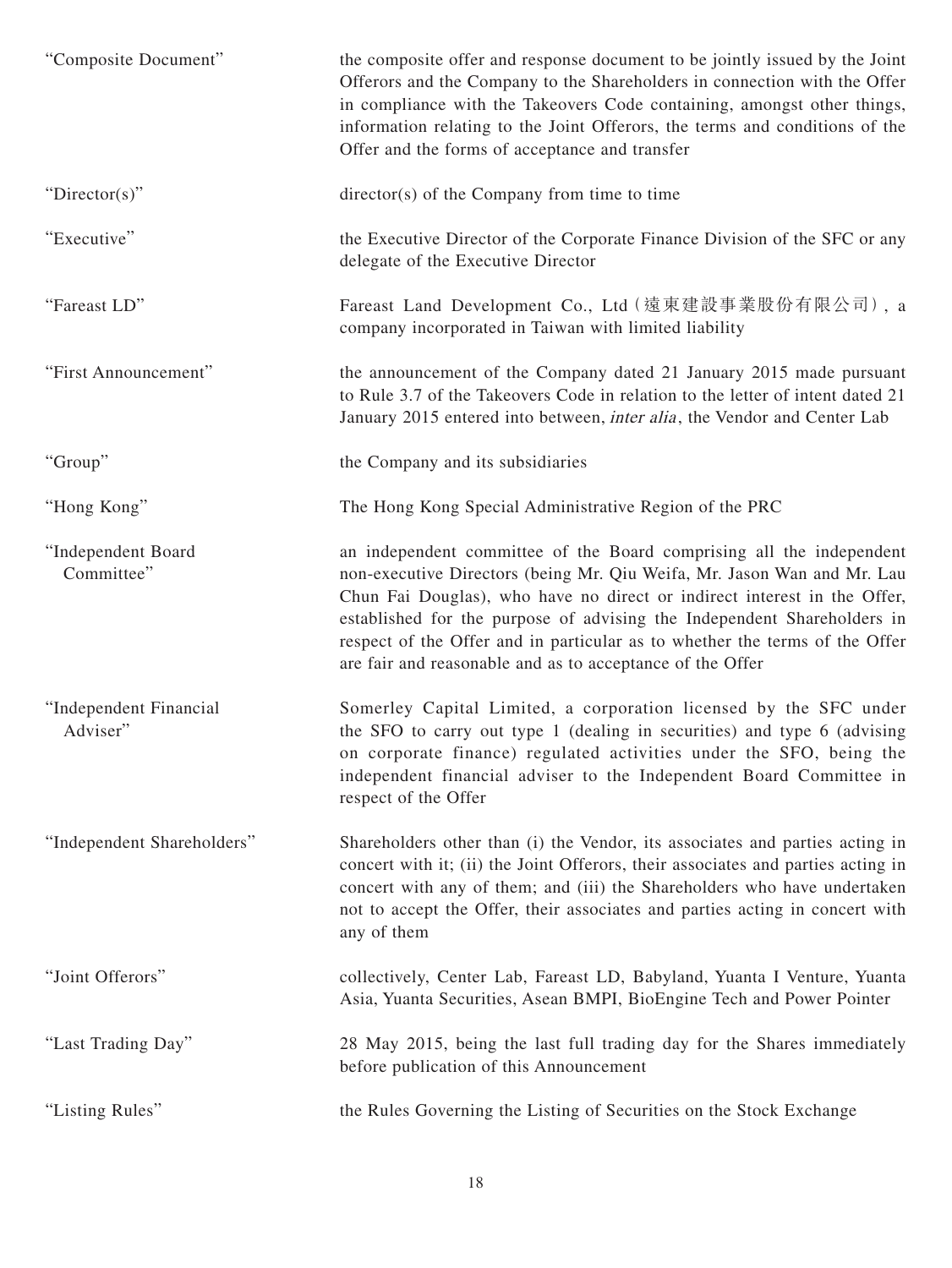| "Mr. Lin"            | Mr. Lin Jung-Chin (林榮錦), an executive Director                                                                                                                                                                                                                                      |
|----------------------|-------------------------------------------------------------------------------------------------------------------------------------------------------------------------------------------------------------------------------------------------------------------------------------|
| "Mr. Wu"             | Mr. Wu Yueshi (伍躍時), a substantial shareholder interested in<br>approximately 24.30% of the issued share capital of the Company<br>immediately before the Completion                                                                                                                |
| "Mr. Yan"            | Mr. Yan Weibin (顏衛彬), an executive Director and chairman of the<br>Company who is interested in approximately 8.80% of the issued share<br>capital of the Company as at the date of this Announcement                                                                               |
| "Offer"              | the mandatory conditional general cash offer to be made by Optima Capital<br>on behalf of the Joint Offerors to acquire the Offer Shares on the terms<br>and conditions set out in this Announcement and in compliance with the<br><b>Takeovers Code</b>                            |
| "Offer Closing Date" | the date on which the Offer closes                                                                                                                                                                                                                                                  |
| "Offer Period"       | the period commencing from 21 January 2015, being the date of the First<br>Announcement, until the Offer Closing Date                                                                                                                                                               |
| "Offer Price"        | HK\$3.01 for each Offer Share payable by the Joint Offerors to the<br>Independent Shareholders accepting the Offer                                                                                                                                                                  |
| "Offer Shares"       | all the Shares other than those already owned or agreed to be acquired by<br>the Joint Offerors and parties acting in concert with any of them and those<br>held by certain Shareholders who have undertaken not to accept the Offer                                                |
| "Optima Capital"     | Optima Capital Limited, a corporation licensed under the SFO to carry out<br>Type 1 (dealing in securities), Type 4 (advising on securities) and Type 6<br>(advising on corporate finance) regulated activities under the SFO, being<br>the financial adviser to the Joint Offerors |
| "Power Pointer"      | Power Pointer Limited (傑溢有限公司), a company incorporated in Hong<br>Kong with limited liability                                                                                                                                                                                       |
| "PRC"                | the People's Republic of China which, for the purpose of this<br>Announcement, excludes Hong Kong, the Macau Special Administrative<br>Region of the PRC and Taiwan                                                                                                                 |
| "Relevant Period"    | the period commencing from 22 July 2014, being the date falling six<br>months preceding the date of the commencement of the Offer Period, up to<br>and including the date of this Announcement                                                                                      |
| "Sale Shares"        | a total of 197,368,600 Shares (representing 20% of the entire issued share<br>capital of the Company) acquired by the Joint Offerors from the Vendor<br>pursuant to the terms and conditions of the Agreement                                                                       |
| "SFC"                | the Securities and Futures Commission of Hong Kong                                                                                                                                                                                                                                  |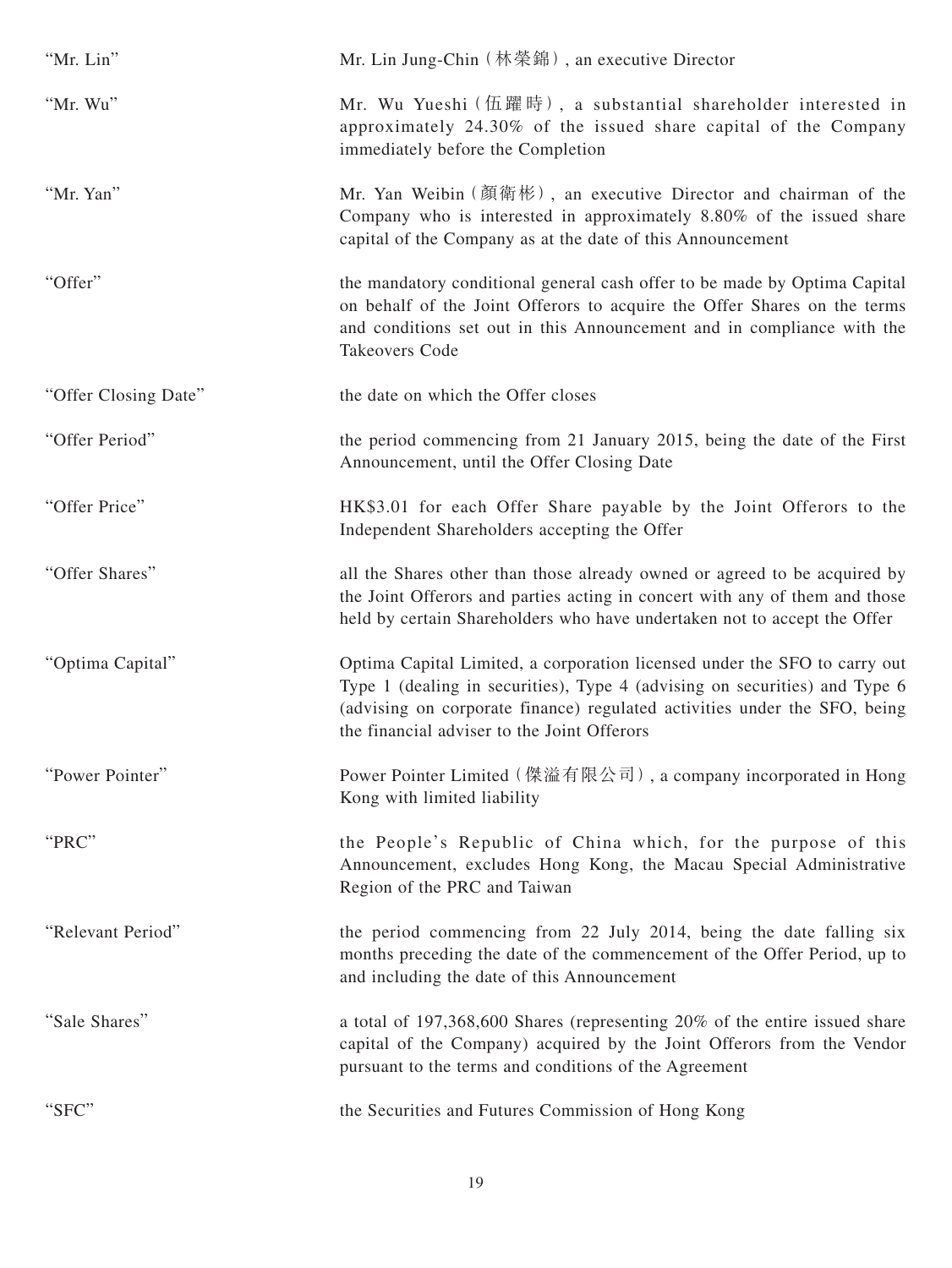| "SFO"                     | the Securities and Futures Ordinance (Chapter 571 of the Laws of Hong<br>Kong)                                                  |
|---------------------------|---------------------------------------------------------------------------------------------------------------------------------|
| "Share $(s)$ "            | the ordinary share(s) of $HK$0.10$ each in the share capital of the Company                                                     |
| "Shareholder(s)"          | $holder(s)$ of the Share $(s)$                                                                                                  |
| "Stock Exchange"          | The Stock Exchange of Hong Kong Limited                                                                                         |
| "substantial shareholder" | has the meaning ascribed thereto under the Listing Rules                                                                        |
| "Takeovers Code"          | the Hong Kong Code on Takeovers and Mergers                                                                                     |
| "Vendor"                  | Brave Leader Limited, a company incorporated in the BVI with limited<br>liability                                               |
| "Yuanta Asia"             | Yuanta Asia Investment Limited (元大亞洲投資有限公司), a company<br>incorporated in the BVI with limited liability                        |
| "Yuanta I Venture"        | Yuanta I Venture Capital Co., Ltd. (元大壹創業投資股份有限公司), a<br>company incorporated in Taiwan with limited liability                  |
| "Yuanta Securities"       | Yuanta Securities (Hong Kong) Company Limited (元大寶來證券 (香港)<br>有限公司), a company incorporated in Hong Kong with limited liability |
| "HK\$"                    | Hong Kong dollars, the lawful currency of Hong Kong                                                                             |
| "RMB"                     | Renminbi, the lawful currency of the PRC                                                                                        |
| $``q_0"$                  | per cent.                                                                                                                       |

By order of the board of By order of the Board<br>
Center Laboratories, Inc.<br>
Ausnutria Dairy Corporation **Ausnutria Dairy Corporation Ltd Lin Jung-Chin Yan Weibin** Chairman Chairman

By order of the board of **Fareast Land Development Co., Ltd Chao Wen-Chia** Chairman

> By order of the board of **Babyland Holdings Limited Kang Pei** Director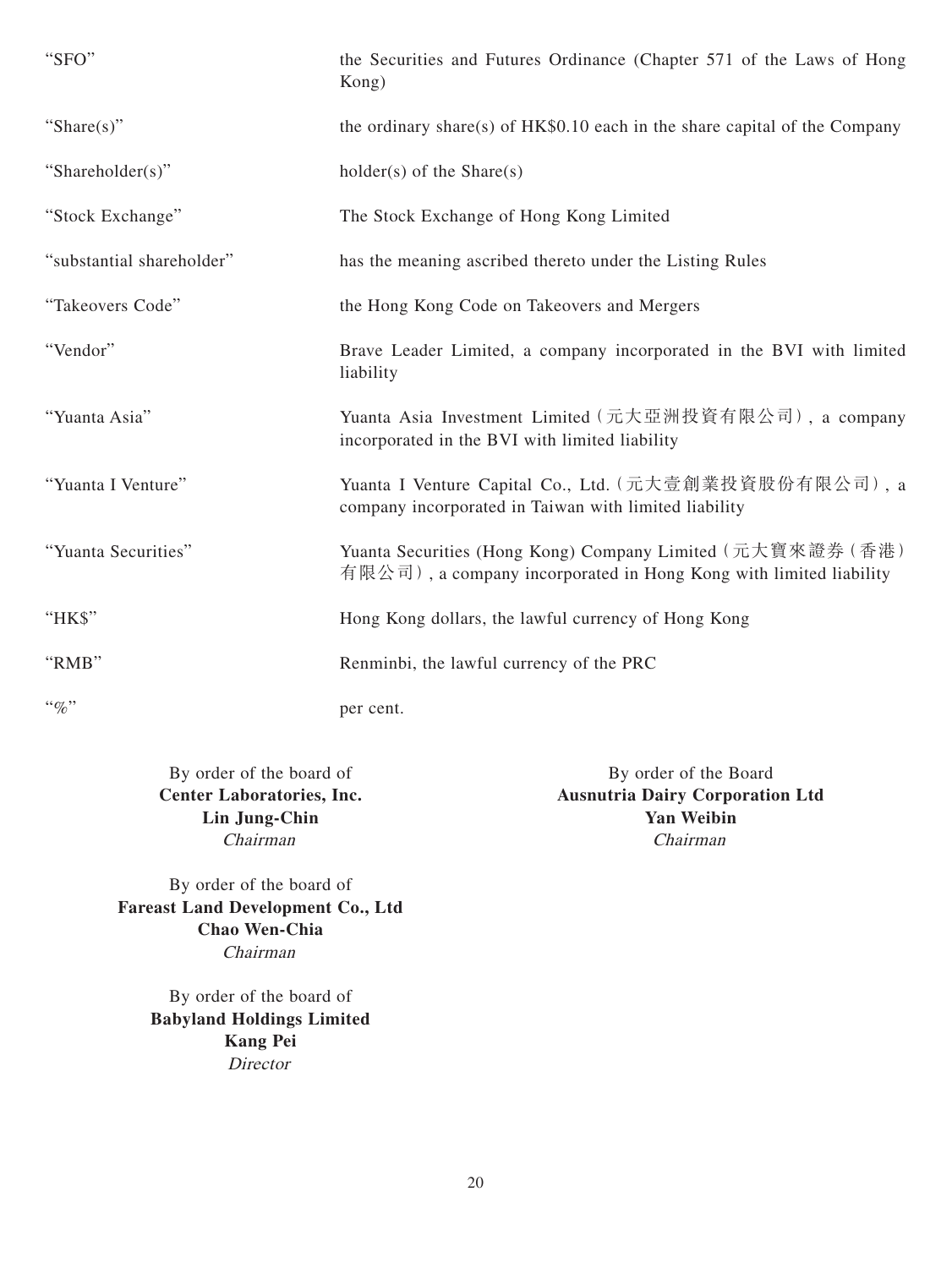By order of the board of **Yuanta I Venture Capital Co. Ltd Chan Wen-Liang**

**Director** 

By order of the board of **Yuanta Asia Investment Limited Kuo Ming Cheng Director** 

By order of the board of **Yuanta Securities (Hong Kong) Company Limited Chen Miao Ju Director** 

By order of **Asean Bio&Medical Platform Investment, L.P. Sung-Hyeok Hong** Director of M-Venture Investment Inc. the general partner of Asean Bio&Medical Platform Investment, L.P.

By order of the board of **Bioengine Technology Development Inc. Lin Jung-Chin** Chairman

> By order of **Power Pointer Limited Lu I-Yen Director**

Hong Kong, 10 June 2015

#### **RESPONSIBILITY STATEMENTS**

#### **The Company**

As at the date of this Announcement, the Board comprises four executive Directors, namely Mr. Yan Weibin (Chairman), Mr. Lin Jung-Chin, Mr. Bartle van der Meer (Chief Executive Officer) and Ms. Ng Siu Hung, and three independent non-executive Directors, namely Mr. Qiu Weifa, Mr. Jason Wan and Mr. Lau Chun Fai Douglas.

The Directors jointly and severally accept full responsibility for the accuracy of information contained in this Announcement (save for the information relating to the Joint Offerors and parties acting in concert with any of them) and confirm, having made all reasonable enquiries, that to the best of their knowledge, opinions expressed in this Announcement (other than those expressed by the Joint Offerors and parties acting in concert with any of them) have been arrived at after due and careful consideration and there are no other facts not contained in this Announcement the omission of which would make any statement in this Announcement misleading.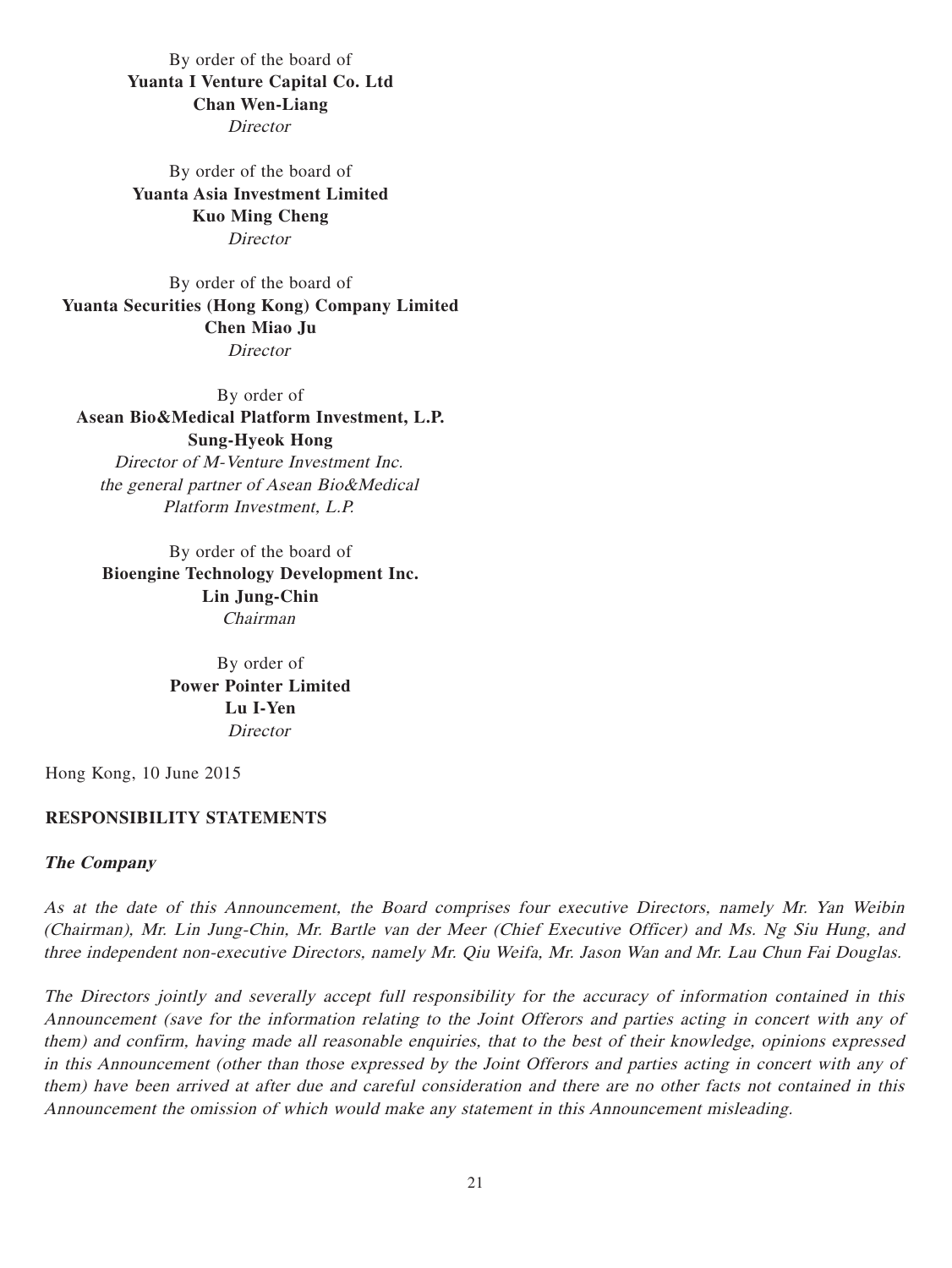# **Center Lab**

As at the date of this Announcement, the board of Center Lab comprises seven directors, namely Mr. Lin Jung-Chin, Mr. Chen Wann-Lai, Mr. Chou Ta-Wei, Mr. Chang Po-Chih, Mr. Lee Chieh-His, Yuhwa Universal Co, Ltd (whose directors include Ms. Chiao Ting and Ms. Chiao Ling) and Jason Biotech Co., Ltd (whose directors include Ms. Lin O Li-Chu, Mr. Lin Hung-Hsuan and Mr. Lin Wei-Hsuan); and two independent directors, namely Mr. Chen Yung-Chang and Mr. Ho Shin-Chinn.

The directors of Center Lab jointly and severally accept full responsibility for the accuracy of the information contained in this Announcement (save for the information relating to the Group and the other Joint Offerors and parties acting in concert with any of them), and confirm, having made all reasonable enquires, that to the best of their knowledge, opinions expressed in this Announcement (other than those expressed by the Group and the other Joint Offerors and parties acting in concert with any of them) have been arrived at after due and careful consideration and there are no other facts not contained in this Announcement, the omission of which would make any statement contained in this Announcement misleading.

# **Fareast LD**

As at the date of this Announcement, the board of Fareast LD comprises three directors, namely Mr. Chao Teng-Hsiung, Mr. Chao Wen-Chia and Ms. Chao Chen Sor.

The directors of Fareast LD jointly and severally accept full responsibility for the accuracy of the information contained in this Announcement (save for the information relating to the Group and the other Joint Offerors and parties acting in concert with any of them), and confirm, having made all reasonable enquires, that to the best of their knowledge, opinions expressed in this Announcement (other than those expressed by the Group and the other Joint Offerors and parties acting in concert with any of them) have been arrived at after due and careful consideration and there are no other facts not contained in this Announcement, the omission of which would make any statement contained in this Announcement misleading.

# **Babyland**

As at the date of this Announcement, the sole director of Babyland is Mr. Kang Pei.

The sole director of Babyland accepts full responsibility for the accuracy of the information contained in this Announcement (save for the information relating to the Group and the other Joint Offerors and parties acting in concert with any of them), and confirms, having made all reasonable enquires, that to the best of his knowledge, opinions expressed in this Announcement (other than those expressed by the Group and the other Joint Offerors and parties acting in concert with any of them) have been arrived at after due and careful consideration and there are no other facts not contained in this Announcement, the omission of which would make any statement contained in this Announcement misleading.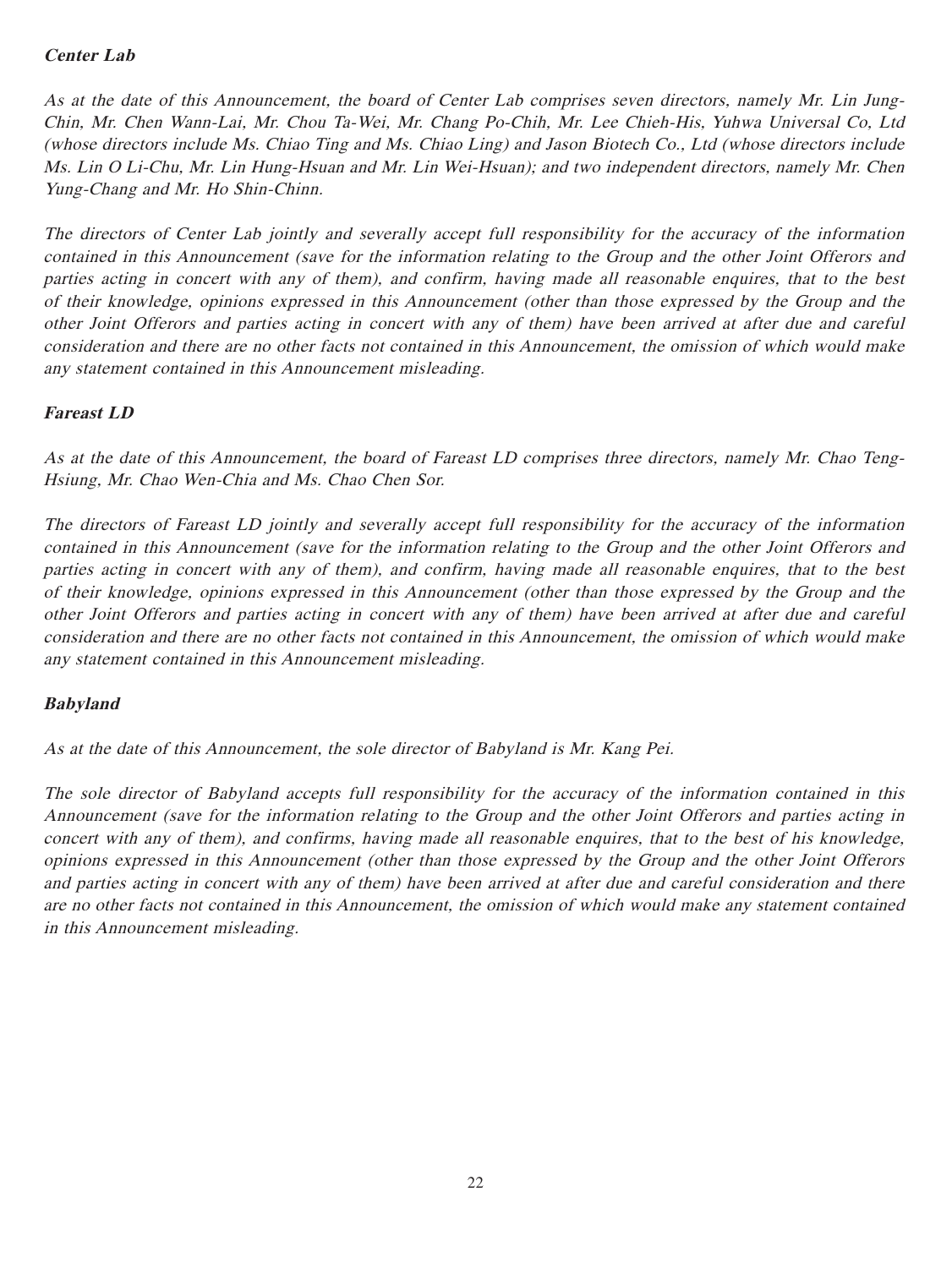Babyland is controlled by Chengwei Evergreen Capital L.P., whose general partner is Chengwei Evergreen Management, LLC. As at the date of this Announcement, the board of Chengwei Evergreen Management, LLC comprises two directors, namely Mr. Kang Pei and Mr. Li Eric X. The directors of Chengwei Evergreen Management, LLC jointly and severally accept full responsibility for the accuracy of the information contained in this Announcement (save for the information relating to the Group and the other Joint Offerors and parties acting in concert with any of them), and confirm, having made all reasonable enquires, that to the best of their knowledge, opinions expressed in this Announcement (other than those expressed by the Group and the other Joint Offerors and parties acting in concert with any of them) have been arrived at after due and careful consideration and there are no other facts not contained in this Announcement, the omission of which would make any statement contained in this Announcement misleading.

# **Yuanta I Venture, Yuanta Asia and Yuanta Securities**

As at the date of this Announcement, the board of Yuanta I Venture comprises three directors, namely Mr. Li Ko Ming, Mr. Chan Wen Liang and Ms. Lin Tse Fen.

The directors of Yuanta I Venture jointly and severally accept full responsibility for the accuracy of the information contained in this Announcement (save for the information relating to the Group and the other Joint Offerors and parties acting in concert with any of them), and confirm, having made all reasonable enquires, that to the best of their knowledge, opinions expressed in this Announcement (other than those expressed by the Group and the other Joint Offerors and parties acting in concert with any of them) have been arrived at after due and careful consideration and there are no other facts not contained in this Announcement, the omission of which would make any statement contained in this Announcement misleading.

As at the date of this Announcement, the board of Yuanta Asia comprises three directors, namely Mr. Kuo Ming Cheng, Ms. Yu Hsiao Tsui and Ms. Chiu Wen Ching.

The directors of Yuanta Asia jointly and severally accept full responsibility for the accuracy of the information contained in this Announcement (save for the information relating to the Group and the other Joint Offerors and parties acting in concert with any of them), and confirm, having made all reasonable enquires, that to the best of their knowledge, opinions expressed in this Announcement (other than those expressed by the Group and the other Joint Offerors and parties acting in concert with any of them) have been arrived at after due and careful consideration and there are no other facts not contained in this Announcement, the omission of which would make any statement contained in this Announcement misleading.

As at the date of this Announcement, the board of Yuanta Securities comprises eight directors, namely Ms. Chen Miao Ju, Ms. Chang Ya Wen, Mr. Wan Siu Shun, Mr. Yiu Chi Wah, Mr. Lim Pak Fu, Mr. Wang Chun-chieh, Mr. Tan Pei San and Mr. Kuo Ming Cheng.

The directors of Yuanta Securities jointly and severally accept full responsibility for the accuracy of the information contained in this Announcement (save for the information relating to the Group and the other Joint Offerors and parties acting in concert with any of them), and confirm, having made all reasonable enquires, that to the best of their knowledge, opinions expressed in this Announcement (other than those expressed by the Group and the other Joint Offerors and parties acting in concert with any of them) have been arrived at after due and careful consideration and there are no other facts not contained in this Announcement, the omission of which would make any statement contained in this Announcement misleading.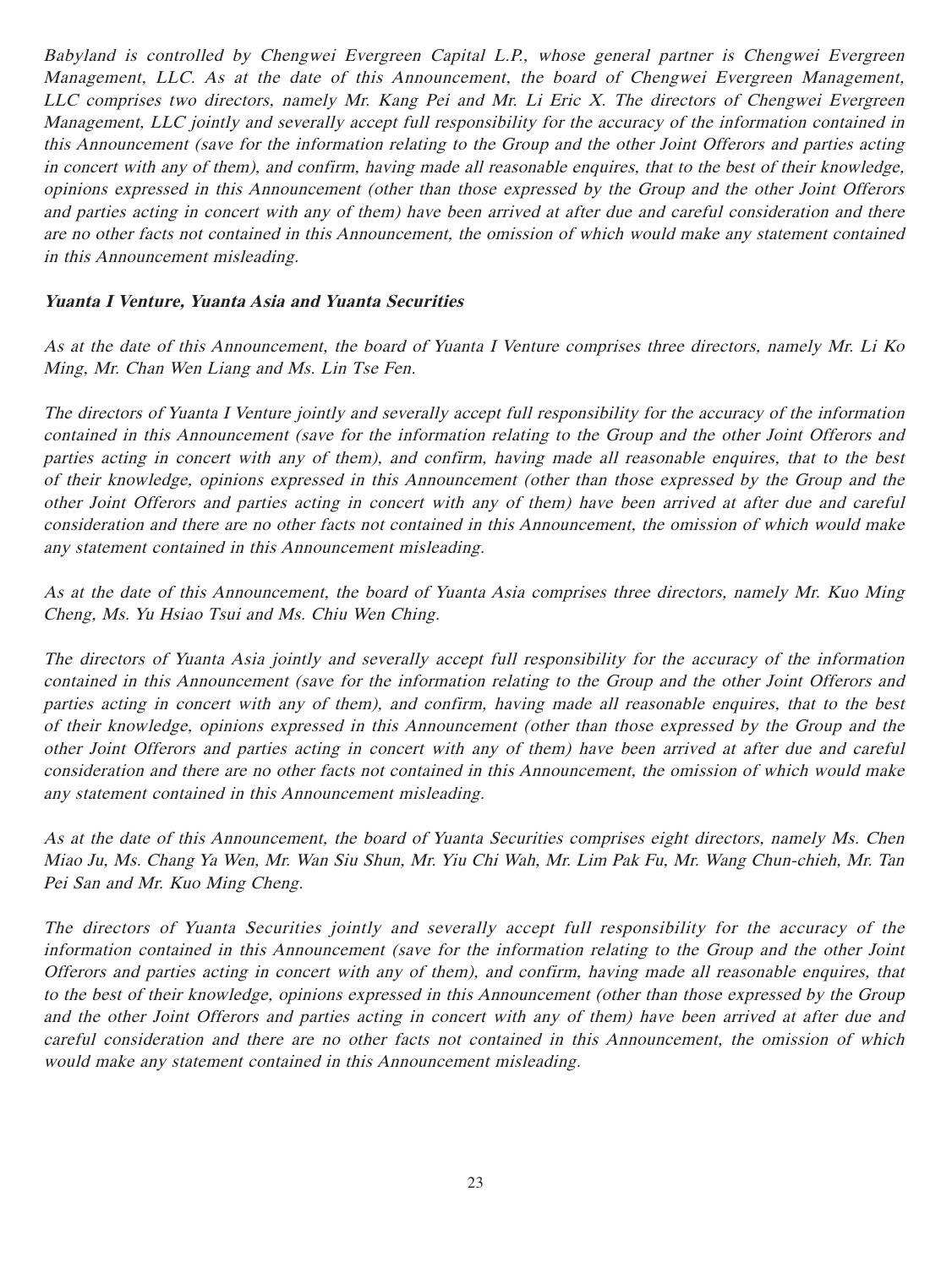The ultimate parent company of Yuanta I Venture, Yuanta Asia and Yuanta Securities is Yuanta Financial Holdings Co., Ltd. As at the date of this Announcement, the board of Yuanta Financial Holdings Co., Ltd. comprises Mr. Seetoo Dah Hsian, Mr. Lin Cheng Ji, Mr. Chi lai Ping, Mr. Wang Rong Jou, Mr. Shen Ting Chien, Mr. Ma Wei Chen, Mr. Fang Jun Long, Mr. Ho Ming Heng and Mr. Chiu Hsian Dao. The directors of Yuanta Financial Holdings Co., Ltd. jointly and severally accept full responsibility for the accuracy of the information contained in this Announcement (save for the information relating to the Group and the other Joint Offerors and parties acting in concert with any of them), and confirm, having made all reasonable enquires, that to the best of their knowledge, opinions expressed in this Announcement (other than those expressed by the Group and the other Joint Offerors and parties acting in concert with any of them) have been arrived at after due and careful consideration and there are no other facts not contained in this Announcement, the omission of which would make any statement contained in this Announcement misleading.

### **Asean BMPI**

Asean BMPI is a partnership and does not have any directors. M-Venture Investment Inc. is the general partner of Asean BMPI. As at the date of this Announcement, the board of M-Venture Investment Inc. comprises five directors, namely Mr. Sung-Hyeok Hong, Mr. Jong-Il Hong, Mr. Lin Jung-Chin, Mr. Doo Seung Yang and Mr. Ki Young Lee.

The directors of M-Venture Investment Inc. jointly and severally accept full responsibility for the accuracy of the information contained in this Announcement (save for the information relating to the Group and the other Joint Offerors and parties acting in concert with any of them), and confirm, having made all reasonable enquires, that to the best of their knowledge, opinions expressed in this Announcement (other than those expressed by the Group and the other Joint Offerors and parties acting in concert with any of them) have been arrived at after due and careful consideration and there are no other facts not contained in this Announcement, the omission of which would make any statement contained in this Announcement misleading.

# **BioEngine Tech**

As at the date of this Announcement, the board of BioEngine Tech comprises five directors, namely Mr. Lin Jung-Chin, Mr. Hsu Jui-Pao, Mr. Chen Chun-Hong, Mr. Lee Chung-Liang and Mr. Cheng Wann-Lai.

The directors of BioEngine Tech jointly and severally accept full responsibility for the accuracy of the information contained in this Announcement (save for the information relating to the Group and the other Joint Offerors and parties acting in concert with any of them), and confirm, having made all reasonable enquires, that to the best of their knowledge, opinions expressed in this Announcement (other than those expressed by the Group and the other Joint Offerors and parties acting in concert with any of them) have been arrived at after due and careful consideration and there are no other facts not contained in this Announcement, the omission of which would make any statement contained in this Announcement misleading.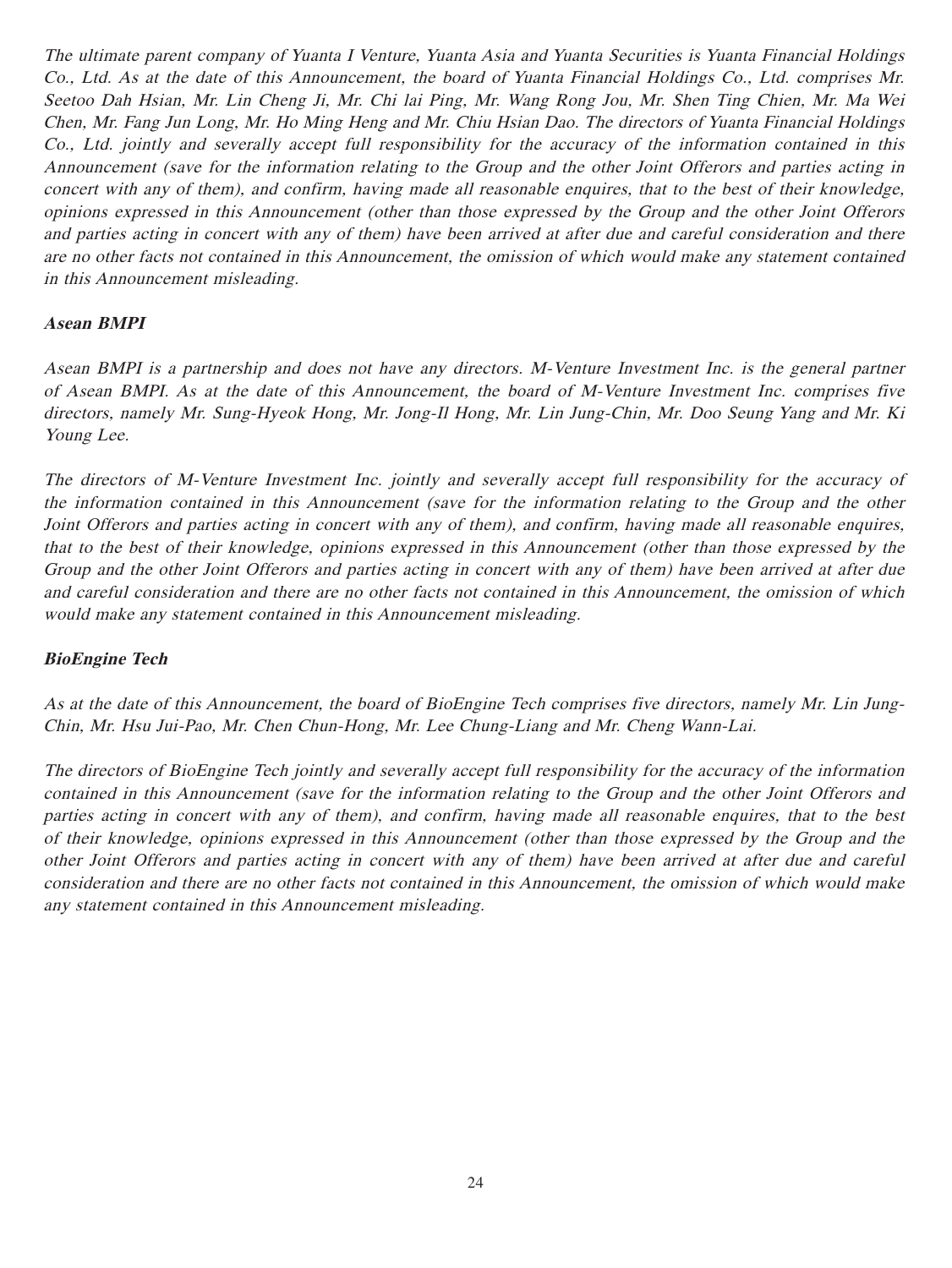### **Power Pointer**

As at the date of this Announcement, the sole director of Power Pointer is Mr. Lu I-Yen.

The sole director of Power Pointer accepts full responsibility for the accuracy of the information contained in this Announcement (save for the information relating to the Group and the other Joint Offerors and parties acting in concert with any of them), and confirms, having made all reasonable enquires, that to the best of his knowledge, opinions expressed in this Announcement (other than those expressed by the Group and the other Joint Offerors and parties acting in concert with any of them) have been arrived at after due and careful consideration and there are no other facts not contained in this Announcement, the omission of which would make any statement contained in this Announcement misleading.

Power Pointer is controlled by China Consumer Fund, L.P., whose general partner is Strait Capital Partners. As at the date of this Announcement, the sole director of Strait Capital Partners is Strait Capital Equity Limited (the directors of which comprise Mr. Hu Ting-Wu and Mr. Lu I-Yen). The directors of Strait Capital Equity Limited jointly and severally accept full responsibility for the accuracy of the information contained in this Announcement (save for the information relating to the Group and the other Joint Offerors and parties acting in concert with any of them), and confirm, having made all reasonable enquires, that to the best of their knowledge, opinions expressed in this Announcement (other than those expressed by the Group and the other Joint Offerors and parties acting in concert with any of them) have been arrived at after due and careful consideration and there are no other facts not contained in this Announcement, the omission of which would make any statement contained in this Announcement misleading.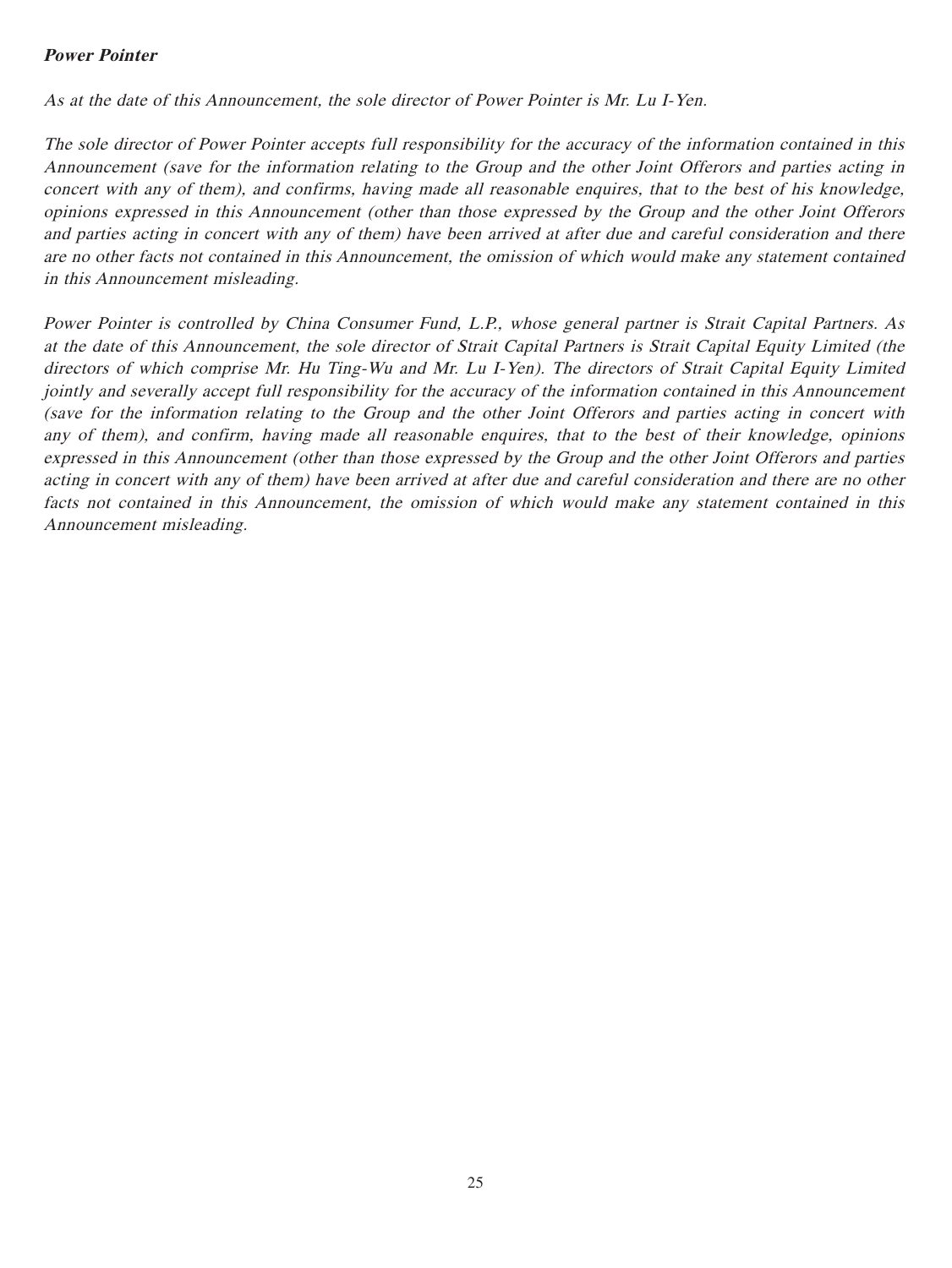## **APPENDIX I**

Set out below is the dealing for value in the relevant securities of the Company during the Relevant Period by the Joint Offerors and/or the parties acting in concert with any of them:

| <b>Relevant Party</b>     | <b>Date</b>               | <b>Purchase/Sale</b> | <b>Number of Shares</b> | <b>Price per Share</b><br>$(HK\$ |
|---------------------------|---------------------------|----------------------|-------------------------|----------------------------------|
| Mrs. Lin O, Li-Chu        | 08/27/2014                | Purchase             | 16,000                  | \$2.53                           |
| Mrs. Lin O, Li-Chu        | 09/11/2014                | Purchase             | 20,000                  | \$2.41                           |
| Mrs. Lin O, Li-Chu        | $09/22/2014 - 09/26/2014$ | Purchase             | 40,000                  | Range: \$2.27 to<br>\$2.37       |
| Mrs. Lin O, Li-Chu        | 09/29/2014 - 10/03/2014   | Purchase             | 40,000                  | Range: \$2.19 to<br>\$2.50       |
| Mrs. Lin O, Li-Chu        | 10/07/2014                | Purchase             | 19,000                  | \$2.21                           |
| Mrs. Lin O, Li-Chu        | $11/17/2014 - 11/21/2014$ | Purchase             | 30,000                  | Range: \$2.47 to<br>\$2.52       |
| Mrs. Lin O, Li-Chu        | $11/24/2014 - 11/28/2014$ | Purchase             | 180,000                 | Range: \$2.29 to<br>\$2.47       |
| Mrs. Lin O, Li-Chu        | $12/01/2014 - 12/05/2014$ | Purchase             | 153,000                 | Range: \$2.30 to<br>\$2.40       |
| Mr. Lin Wei-Hsuan         | $12/08/2014 - 12/12/2014$ | Purchase             | 260,000                 | Range: \$2.47 to<br>2.52         |
| BioEngine<br>Capital Inc. | 11/11/2014                | Purchase             | 123, 355, 375           | \$3.00                           |
| <b>BioEngine Tech</b>     | 12/05/2014                | Purchase             | 1,019,000               | \$2.51                           |
| <b>BioEngine Tech</b>     | 12/08/2014                | Purchase             | 538,000                 | \$2.55                           |
| BioEngine Tech            | 12/09/2014                | Purchase             | 700,000                 | \$2.52                           |
| BioEngine Tech            | 12/10/2014                | Purchase             | 730,000                 | \$2.54                           |
| BioEngine Tech            | 12/11/2014                | Purchase             | 603,000                 | \$2.56                           |
| <b>BioEngine Tech</b>     | 12/12/2014                | Purchase             | 2,179,000               | \$2.63                           |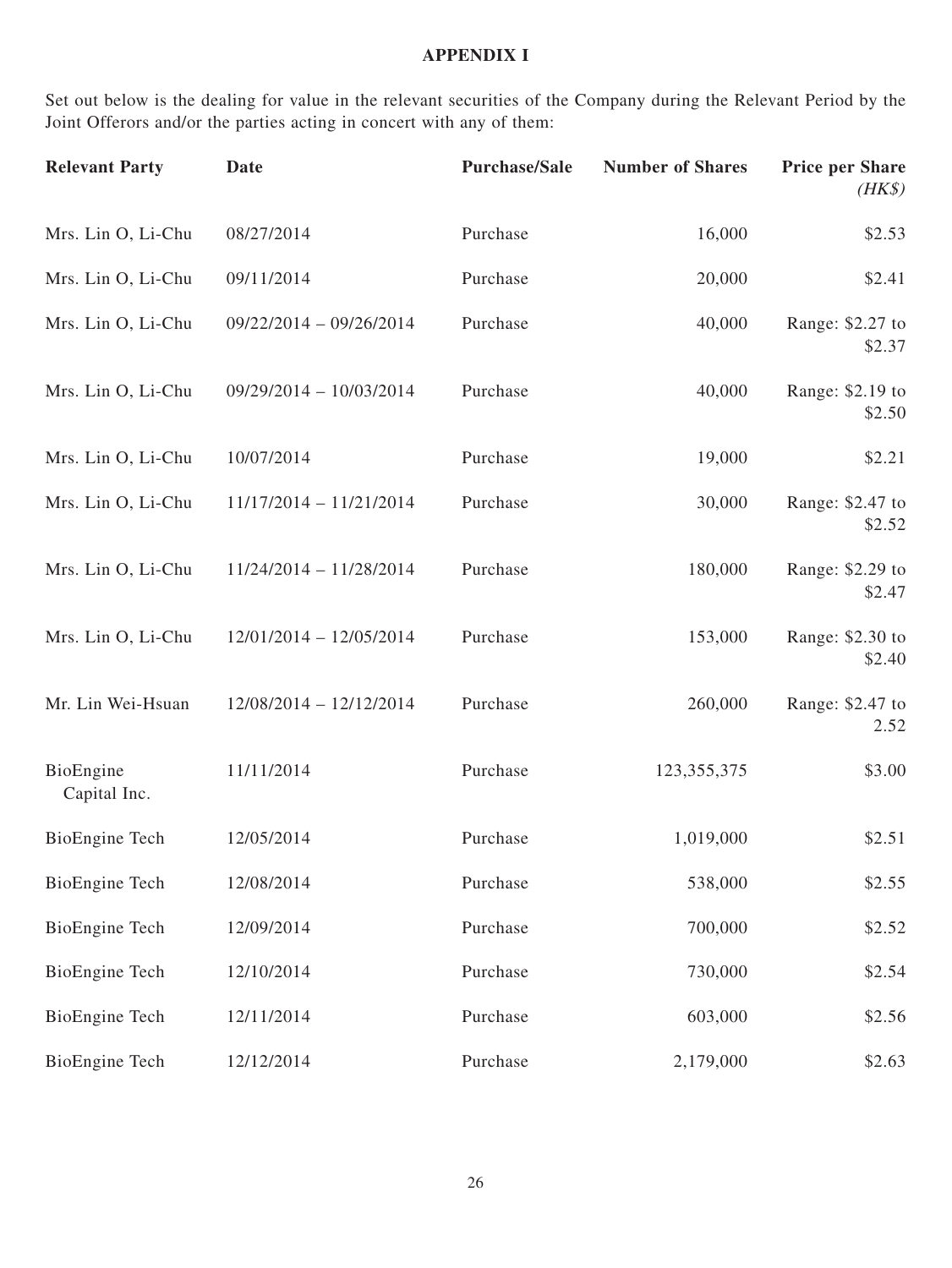| <b>Relevant Party</b> | <b>Date</b> | <b>Purchase/Sale</b> | <b>Number of Shares</b> | <b>Price per Share</b><br>$(HK\$ |
|-----------------------|-------------|----------------------|-------------------------|----------------------------------|
| BioEngine Tech        | 12/15/2014  | Purchase             | 906,000                 | \$2.60                           |
| <b>BioEngine Tech</b> | 12/17/2014  | Purchase             | 523,000                 | \$2.60                           |
| <b>BioEngine Tech</b> | 12/18/2014  | Purchase             | 188,000                 | \$2.61                           |
| <b>BioEngine Tech</b> | 12/19/2014  | Purchase             | 238,000                 | \$2.60                           |
| <b>BioEngine Tech</b> | 12/22/2014  | Purchase             | 521,000                 | \$2.60                           |
| <b>BioEngine Tech</b> | 12/23/2014  | Purchase             | 472,000                 | \$2.60                           |
| BioEngine Tech        | 12/29/2014  | Purchase             | 1,247,000               | \$2.65                           |
| Center Lab            | 11/11/2014  | Purchase             | 131,671,075             | \$3.00                           |
| Center Lab            | 11/28/2014  | Purchase             | 1,100,000               | \$2.32                           |
| Center Lab            | 12/01/2014  | Purchase             | 454,000                 | \$2.31                           |
| Center Lab            | 12/02/2014  | Purchase             | 817,000                 | \$2.40                           |
| Center Lab            | 12/04/2014  | Purchase             | 905,000                 | \$2.52                           |
| Center Lab            | 12/05/2014  | Purchase             | 30,000                  | \$2.50                           |
| Center Lab            | 04/15/2015  | Purchase             | 49,000                  | \$2.70                           |
| Center Lab            | 04/15/2015  | Purchase             | 75,000                  | \$2.71                           |
| Center Lab            | 04/15/2015  | Purchase             | 60,000                  | \$2.72                           |
| Center Lab            | 04/15/2015  | Purchase             | 157,000                 | \$2.73                           |
| Center Lab            | 04/15/2015  | Purchase             | 149,000                 | \$2.74                           |
| Center Lab            | 04/15/2015  | Purchase             | 2,624,000               | \$2.75                           |
| Center Lab            | 04/16/2015  | Purchase             | 348,000                 | \$2.73                           |
| Center Lab            | 04/16/2015  | Purchase             | 232,000                 | \$2.74                           |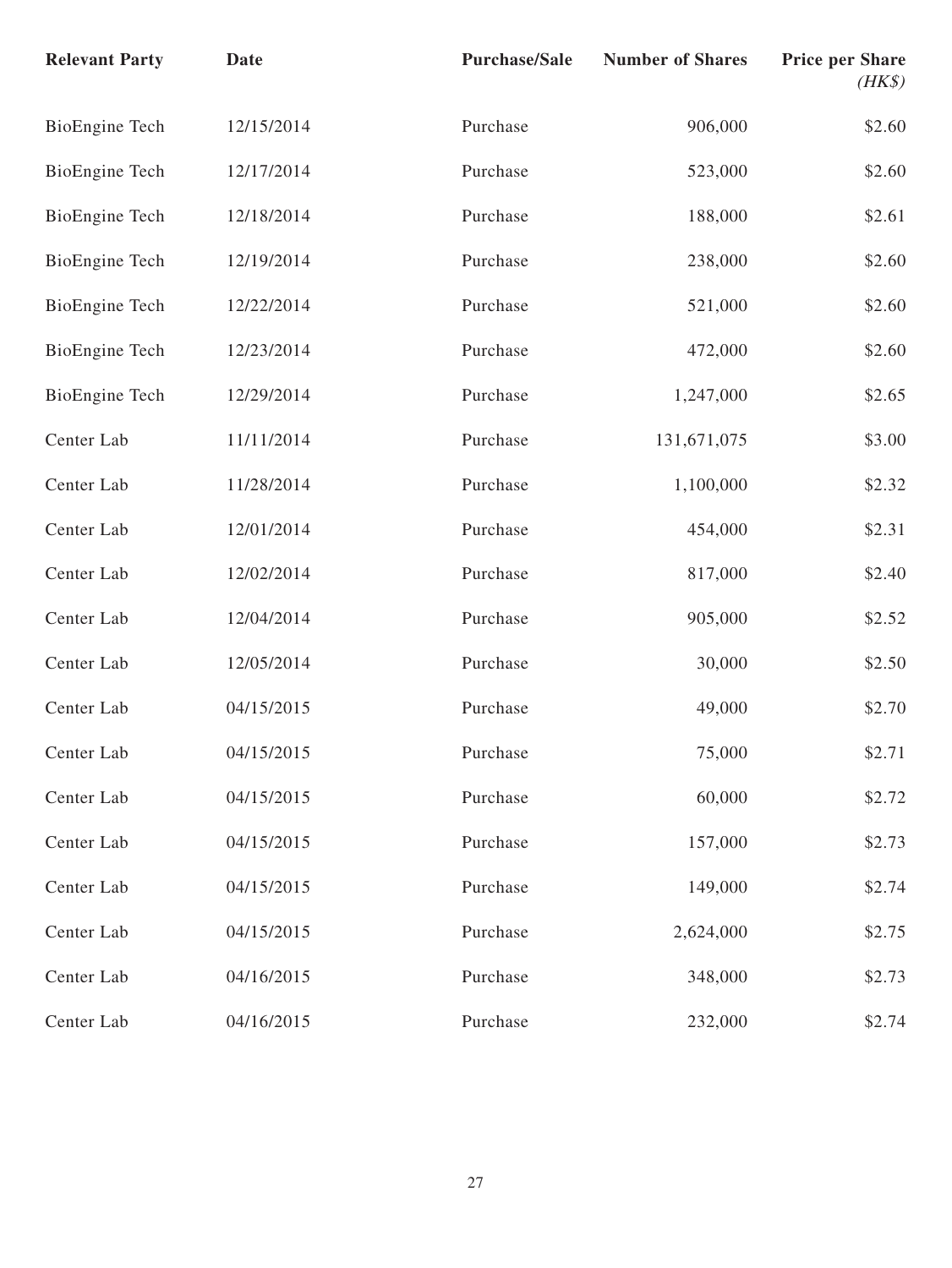| <b>Relevant Party</b> | <b>Date</b> | <b>Purchase/Sale</b> | <b>Number of Shares</b> | <b>Price per Share</b><br>$(HK\$ |
|-----------------------|-------------|----------------------|-------------------------|----------------------------------|
| Center Lab            | 04/16/2015  | Purchase             | 65,000                  | \$2.75                           |
| Center Lab            | 04/17/2015  | Purchase             | 54,000                  | \$2.73                           |
| Center Lab            | 04/17/2015  | Purchase             | 99,000                  | \$2.74                           |
| Center Lab            | 04/17/2015  | Purchase             | 264,000                 | \$2.75                           |
| Center Lab            | 04/21/2015  | Purchase             | 64,000                  | \$2.72                           |
| Center Lab            | 04/21/2015  | Purchase             | 97,000                  | \$2.73                           |
| Center Lab            | 04/21/2015  | Purchase             | 35,000                  | \$2.76                           |
| Center Lab            | 04/21/2015  | Purchase             | 72,000                  | \$2.77                           |
| Center Lab            | 04/21/2015  | Purchase             | 116,000                 | \$2.78                           |
| Center Lab            | 04/21/2015  | Purchase             | 12,000                  | \$2.79                           |
| Center Lab            | 04/21/2015  | Purchase             | 872,000                 | \$2.80                           |
| Center Lab            | 04/21/2015  | Purchase             | 16,000                  | \$2.81                           |
| Center Lab            | 04/21/2015  | Purchase             | 108,000                 | \$2.82                           |
| Center Lab            | 04/21/2015  | Purchase             | 74,000                  | \$2.83                           |
| Center Lab            | 04/22/2015  | Purchase             | 19,000                  | \$2.78                           |
| Center Lab            | 04/22/2015  | Purchase             | 70,000                  | \$2.79                           |
| Center Lab            | 04/22/2015  | Purchase             | 189,000                 | \$2.80                           |
| Center Lab            | 04/22/2015  | Purchase             | 100,000                 | \$2.82                           |
| Center Lab            | 04/22/2015  | Purchase             | 320,000                 | \$2.83                           |
| Center Lab            | 04/22/2015  | Purchase             | 198,000                 | \$2.84                           |